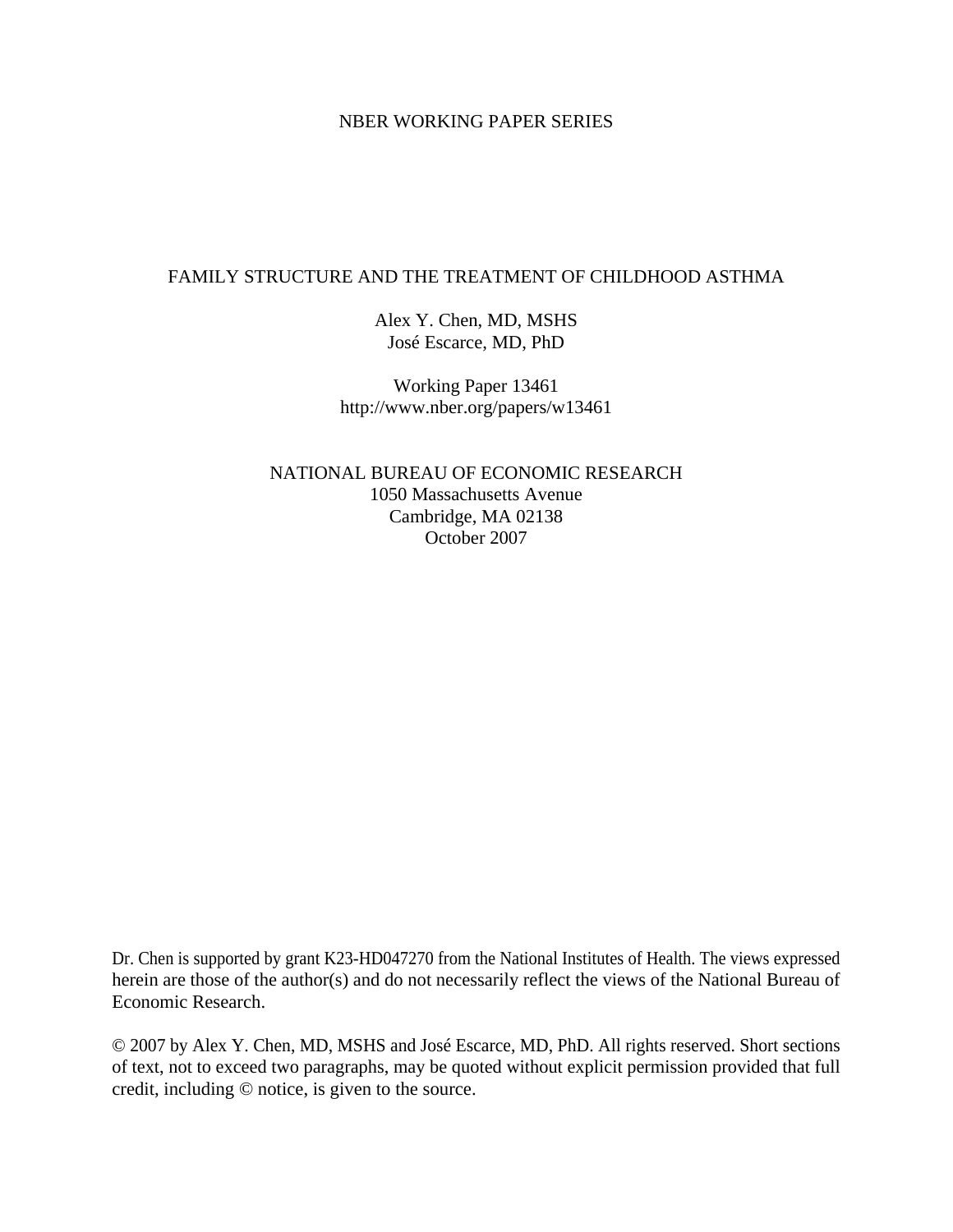Family Structure and the Treatment of Childhood Asthma Alex Y. Chen, MD, MSHS and José Escarce, MD, PhD NBER Working Paper No. 13461 October 2007 JEL No. I1

# **ABSTRACT**

*Background*: Family structure is known to influence children's behavioral, educational, and cognitive outcomes, and recent studies suggest that family structure affects children's access to health care as well. However, no study has addressed whether family structure is associated with the care children receive for particular conditions or with their physical health outcomes.

*Objective*: To assess the effects of family structure on the treatment and outcomes of children with asthma.

 *Methods*: Our data sources were the 1996-2003 Medical Expenditure Panel Survey (MEPS) and the 2003 National Survey of Children's Health (NSCH). The study samples consisted of children 2-17 years of age with asthma who lived in single-mother or two-parent families. We assessed the effect of number of parents and number of other children in the household on office visits for asthma and use of asthma medications using negative binomial regression, and we assessed the effect of family structure on the severity of asthma symptoms using binary and ordinal logistic regression. Our regression models adjusted for sociodemographic characteristics, parental experience in child-rearing and in caring for an asthmatic child and, when appropriate, measures of children's health status.

 *Results*: Asthmatic children in single-mother families had fewer office visits for asthma and filled fewer prescriptions for controller medications than children with two parents. In addition, children living in families with three or more other children had fewer office visits and filled fewer prescriptions for reliever and controller medications than children living with no other children. Children from single-mother families had more health difficulties from asthma than children with two parents, and children living with two or more other children were more likely to have an asthma attack in the past 12 months than children living with no other children.

 *Conclusions*: For children with asthma, living with a single mother and the presence of additional children in the household are associated with less treatment for asthma and worse asthma outcomes.

Alex Y. Chen, MD, MSHS 4650 Sunset Blvd. MS #30 Los Angeles, CA 90027 achen@chla.usc.edu

José Escarce, MD, PhD UCLA Med-GIM-HSR 911 Broxton Place Box 951736 Los Angeles, CA 90095-1736 and NBER jescarce@mednet.ucla.edu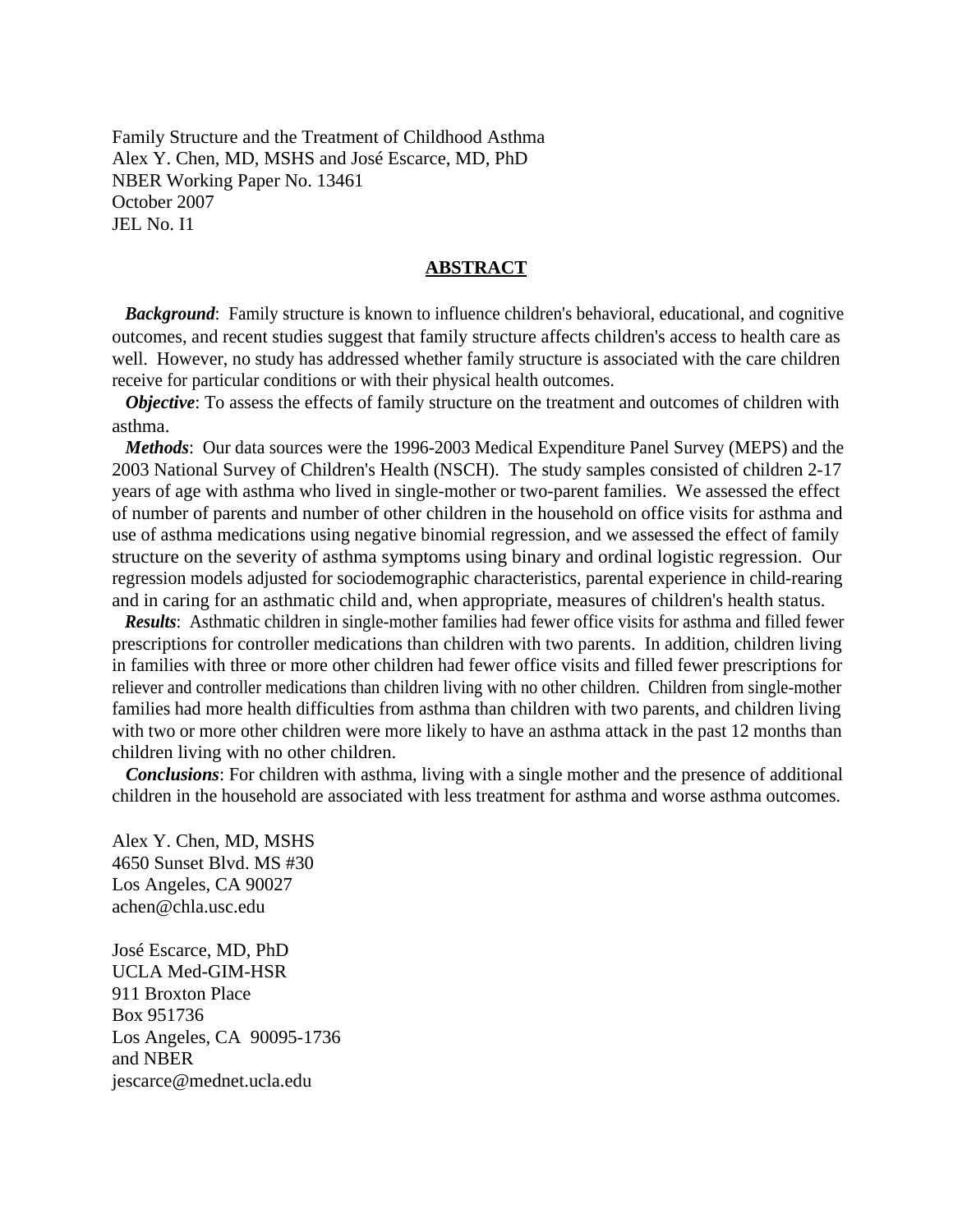Numerous studies have linked children's well-being to family structure, including the number of parents and children in the household.<sup>1-5</sup> Children in single-parent households are more likely than children with two parents to be poor, experience food insecurity, and have limited social and economic resources.<sup>1,6</sup> Children growing up in single-parent households also have worse educational outcomes compared with children from two-parent households.<sup>1</sup> Additionally, social scientists have consistently documented an inverse relationship between the number of children in the household and children's intellectual development and educational achievement.<sup>2, 4-5, 7-9</sup> Blake<sup>3</sup> has posited that parental resources are finite and that each additional child in the family represents time and energy drawn away from parents, in effect "diluting" parental resources and resulting in worse outcomes for each child.<sup>3-5, 7-10</sup>

To date, only a few studies have examined the effect of family structure on children's health care.<sup>11</sup> Cafferata and Kasper<sup>12</sup> found that healthy children in single-mother families had more physician visits during the year than children in two-parent families. Heck and Parker<sup>13</sup> found that children in single-mother and in two-parent families were equally likely to have a physician visit at high levels of maternal education, whereas at low levels of maternal education children of single mothers were more likely to have a visit. By contrast, Cunningham and  $Hahn<sup>14</sup>$  reported lower health care use for children from single-mother households, and two other studies found slight or no differences between single-mother families and two-parent families in physician visits.<sup>15-16</sup> In the only study to examine the effect of number of children, Chen and Escarce<sup>16</sup> found that children living with several other children had fewer visits and were less likely to use prescription drugs than children living with no other children. Whether these utilization differences have consequences for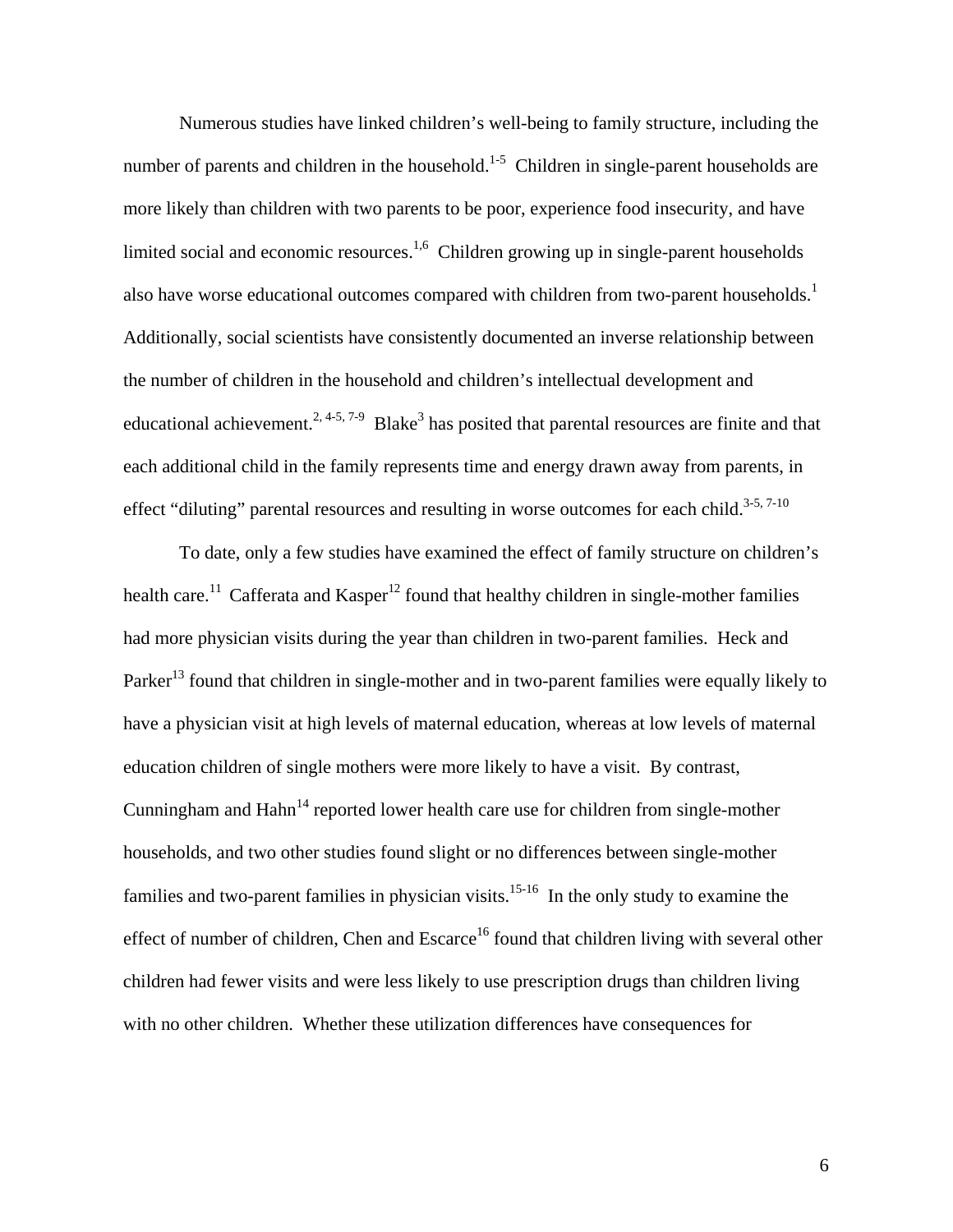children's health is unknown, however, because no study has assessed the effect of family structure on children's health outcomes.

To bridge this gap, we assess the effect of family structure on the treatment and outcomes of children with asthma. Asthma is one of the most prevalent chronic conditions in children.<sup>17-19</sup> It is estimated that 5 million children suffer from asthma and that asthma accounts for more than 200,000 pediatric hospitalizations per year.<sup>17, 19</sup> Previous studies have shown that control of asthma symptoms and asthma outcomes are related to sociodemographic factors.<sup>17, 20</sup> We bring this literature and the literature on family structure and children's well-being together by examining the effect of number of parents and number of other children in the household on asthmatic children's visits, their use of asthma medications, and measures of the severity of their asthma symptoms using nationally representative samples of children.

#### **METHODS**

## **Conceptual Framework**

Our conceptual framework posits that children are dependent on their parents to seek and obtain adequate treatment for their medical conditions, and that attributes of the children, parents, and family influence the health care children receive. Consistent with the literature on access to and demand for care, the care children receive for asthma is expected to be affected by children's age, sex, race and ethnicity, and health status; insurance coverage; family income; location of residence (e.g., urban versus rural); parental education; and childrearing experience. Family structure is expected to influence children's care as well. Single mothers may have less social support and experience greater stress and time demands than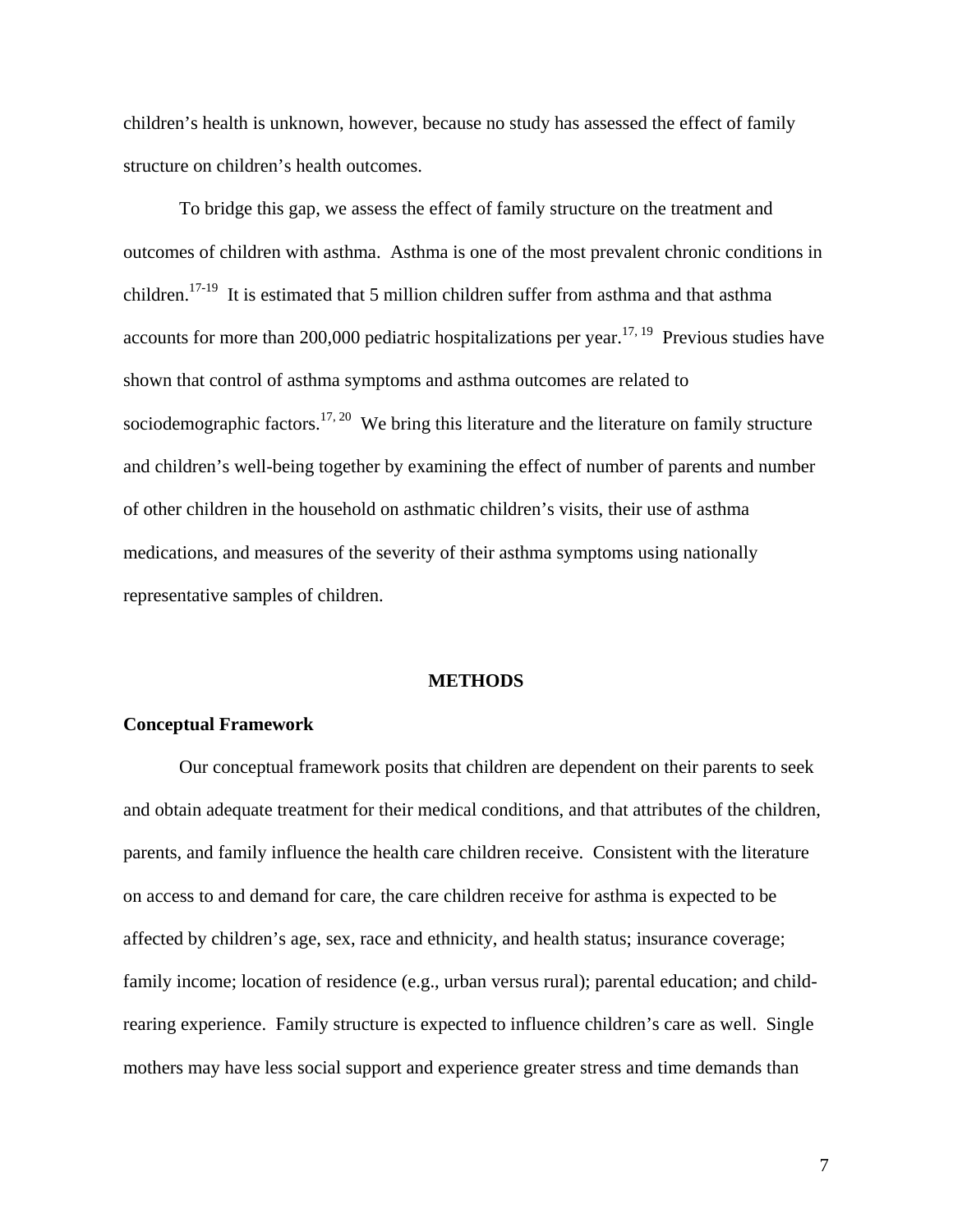two-parent couples, impairing their ability to meet their children's health care needs.<sup>1, 11, 13</sup> More children in the family may dilute the time and energy that parents can devote to any particular child. $3-5$ 

 We also posit that the care children receive for their medical conditions influences their health outcomes. In particular, if family structure affects the adequacy of children's treatment for asthma, then those dimensions of family structure associated with less adequate treatment are expected to be associated with more severe asthma symptoms.

## **Data Sources**

The sources of data for the study were the 1996-2003 Medical Expenditure Panel Survey Household Component (MEPS-HC) and the 2003 National Survey of Children's Health (NSCH). The MEPS-HC is a nationally representative survey on the use of health care conducted by the Agency for Healthcare Research and Quality.<sup>21</sup> We used the MEPS-HC to study the effect of family structure on the use of asthma care by linking the MEPS-HC Full Year Consolidated Data Files, Medical Conditions Files, and Event Files for the study years. The Full Year Consolidated Data Files provided information on each subject's sociodemographic characteristics, insurance coverage, and health status.<sup>22-28</sup> The Medical Conditions Files contained self- or parent-reported diagnoses. The Event Files contained detailed event-level information, including diagnoses, for each office-based medical provider visit and prescribed medication.

The NSCH is a cross-sectional, nationally representative telephone survey sponsored by the Maternal and Child Health Bureau and conducted by the National Center for Health Statistics.<sup>29-30</sup> The NSCH interviewed 102,353 households with children younger than 18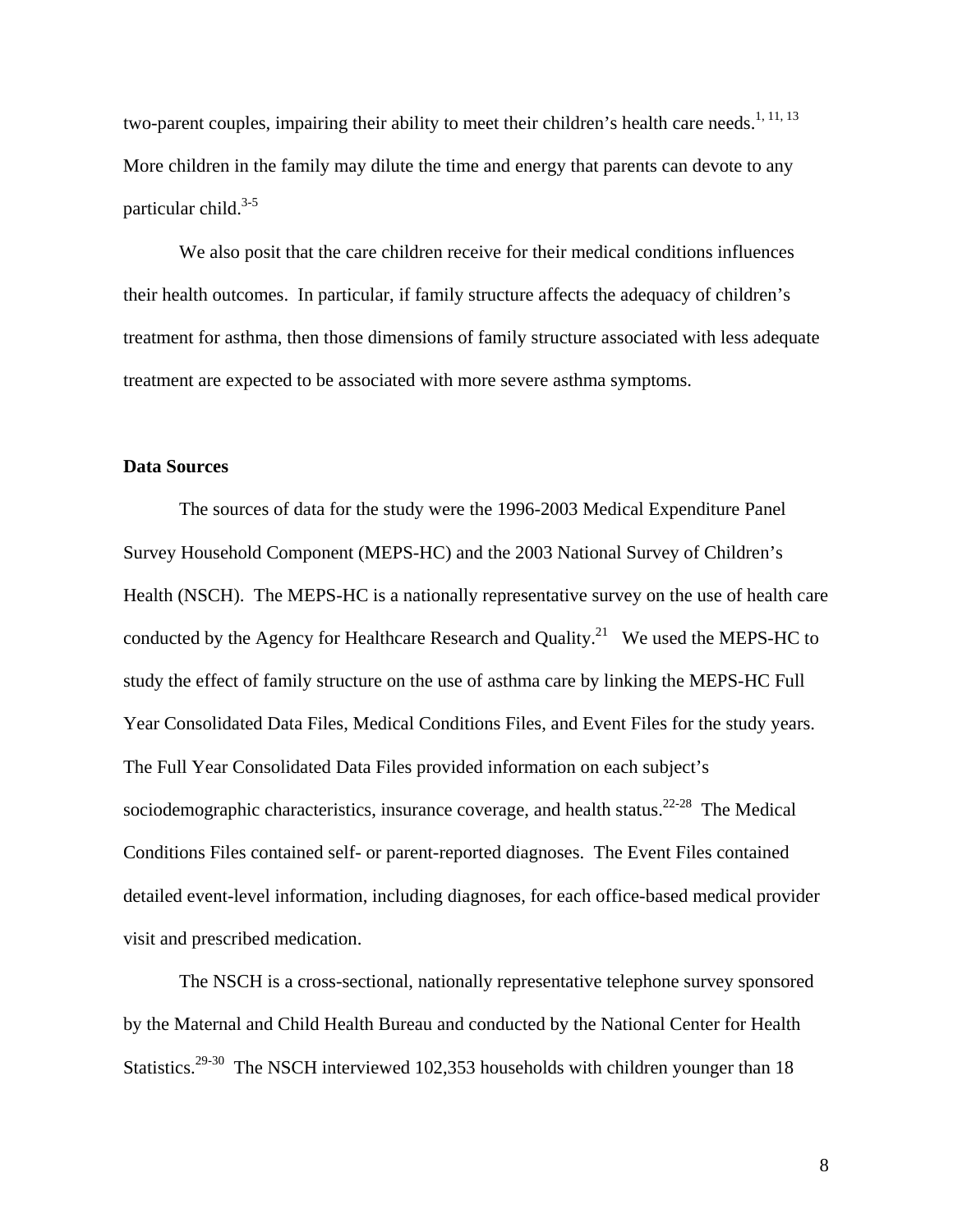years of age between January 2003 and July 2004. The NSCH was designed to produce national and state-level prevalence data for a number of physical and behavioral health indicators for children. For our purpose, it identified children who had been diagnosed with asthma and elicited information on the frequency of asthma attacks and the severity of health difficulties related to asthma (see below). We used the NSCH to study the effect of family structure on children's asthma outcomes.

# **Study Samples**

Due to the clinical ambiguity in diagnosing asthma in very young children, we restricted our study sample to children 2-17 years of age in both the MEPS and the NSCH who had been told by a health professional that they had asthma. As described below, we only included children living in two-parent families or in single-mother families. The 1996- 2003 MEPS included 2,657 such children, and the 2003 NSCH included 11,177 such children.

# **Family Structure Variables**

MEPS's reporting unit is a family-based entity defined as a person or group of persons living in the same dwelling who are related by blood, marriage, adoption, foster care, or other family associations.<sup>22-28</sup> For this study, we defined a child's family as the people, including other children, in the same reporting unit. We defined two-parent families as families where both the father and the mother (biological, adopted, or step) of the subject child were living with the child. Correspondingly, we defined single-mother families as families where the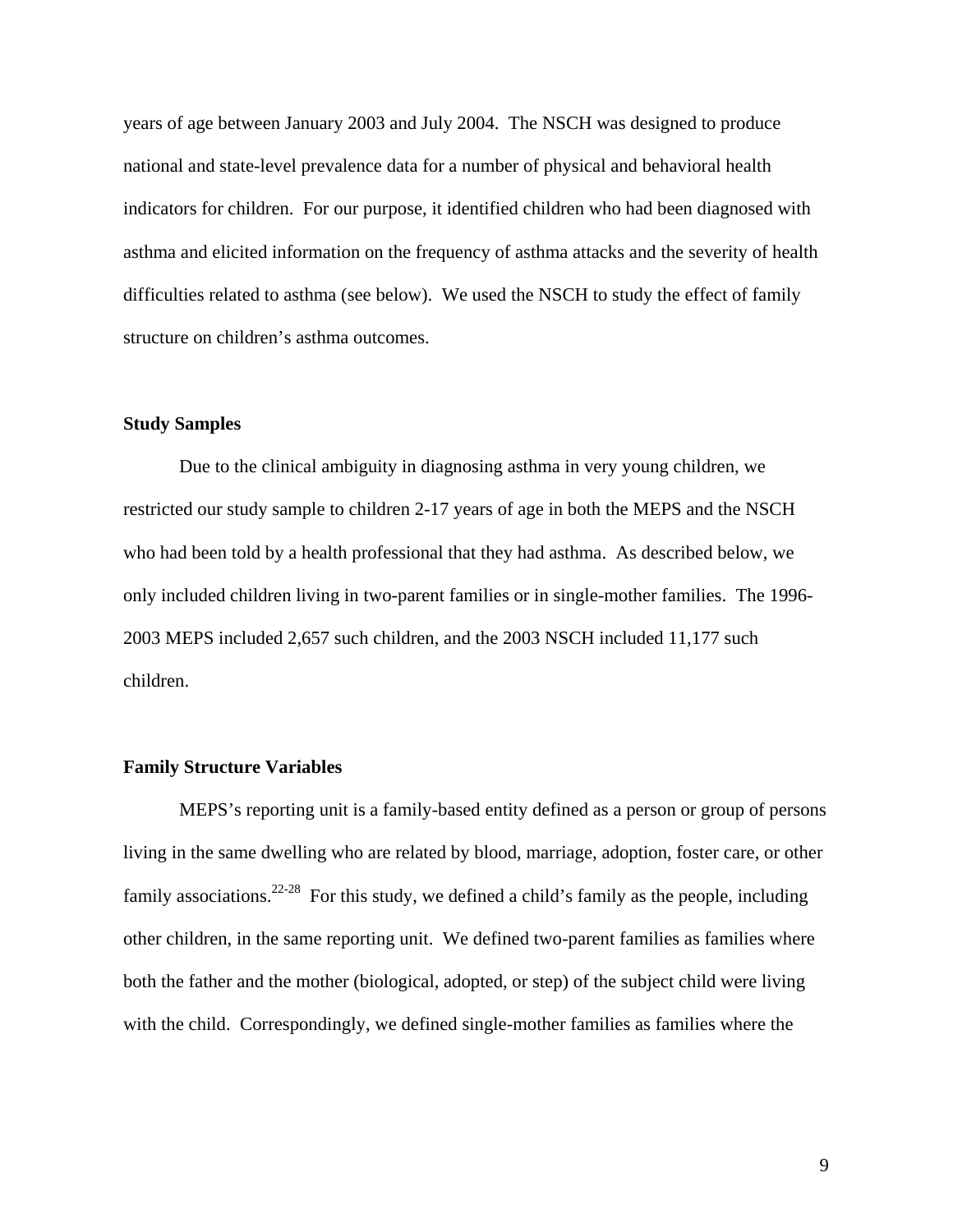child's mother was living with the child but the father was absent. Due to their small numbers, we excluded children living in single-father families.

 The NSCH collapsed family structure types into four categories in order to protect the confidentiality of children whose families had unique characteristics.<sup>30</sup> The categories are: (1) two-parent households that include a biological or adoptive mother and a biological or adoptive father; (2) two-parent households but with at least one step-parent; (3) one-parent households with a biological, adoptive, or step mother but no father of any type present; and (4) all other family types. To match the MEPS definitions, we designated children in the first two categories as having two-parent families and children in the third category as living in single-mother families. We excluded other family types.

# **Classification of Asthma Medications**

The control of asthma symptoms and the long-term course of the disease are largely determined by the adequacy of treatment with prescription medications. Based on Guidelines for the Diagnosis and Management of Asthma (NHLBI/NAEPP), <sup>31</sup> we counted and categorized prescribed medications for asthma in MEPS as "Reliever Medications," "Controller Medications," and "Oral Steroids." Reliever medications offer immediate relief of asthma symptoms but do not alter the fundamental course of the disease. This category consists mainly of inhaled short-acting  $\beta_2$ -agonists. Controller medications do not provide immediate relief of symptoms, but rather prevent symptoms from developing and, more important, modify the long-term course of the disease. This category includes inhaled steroids, long-acting  $\beta_2$ -agonists, leukotriene modifiers, and cromolyn derivatives. Current guidelines indicate that all but patients with mild intermittent asthma should receive controller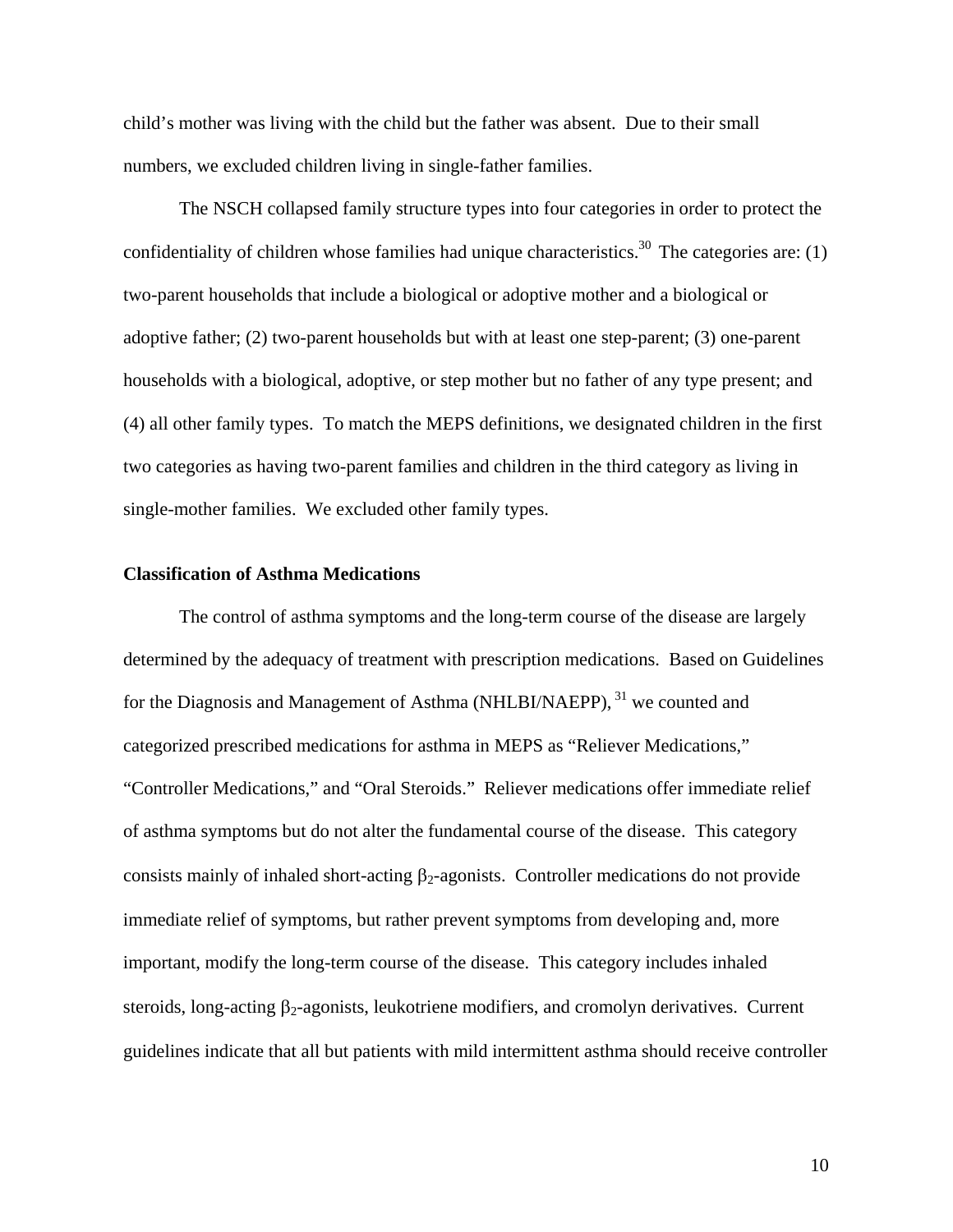medications routinely.<sup>31</sup> Oral steroids are usually given in short courses of a few days to control severe asthma attacks.

## **Statistical Analysis**

 $\overline{a}$ 

Using the MEPS sample, we estimated multivariate regression models with four measures of asthma care as dependent variables: (1) number of office-based provider visits for asthma; (2) number of prescriptions filled for reliever medications; (3) number of prescriptions filled for controller medications; and (4) number of prescriptions filled for oral steroids. Since these variables assume small, non-negative integer values, we used negative binomial regression to model them.<sup>32</sup> Because a child's first diagnosis of asthma can occur during the MEPS data collection period, we calculated the relevant number of days of observation with asthma for each asthmatic child and used this number as an offset term in the negative binomial models.\*

Using the NSCH sample, we estimated multivariate regression models with two measures of the severity of each child's asthma symptoms as dependent variables: (1) the severity of health difficulties caused by asthma, derived from the survey question "would you (the parent) describe the health difficulties caused by [his/her] asthma as mild, moderate, or severe?", and (2) whether the child had an asthma attack during the past 12 months, derived from the question "during the past 12 months, has [he/she] had an episode of asthma or an asthma attack?" We used ordinal logistic regression to model health difficulties caused by

<sup>\*</sup> We assessed whether a zero-inflated negative binomial model was more appropriate for our data than the nonflated version using the Vuong statistic $4^1$ , which has as its null hypothesis the equivalence of the two models. Only for controller medications was there any suggestion that the zero-inflated model might be superior (twosided p=0.14; one-sided p=0.07). However, adjusted predictions of the number of prescriptions for controller medications by family structure were nearly identical using both models. Therefore, in the paper we report results for the non-inflated models.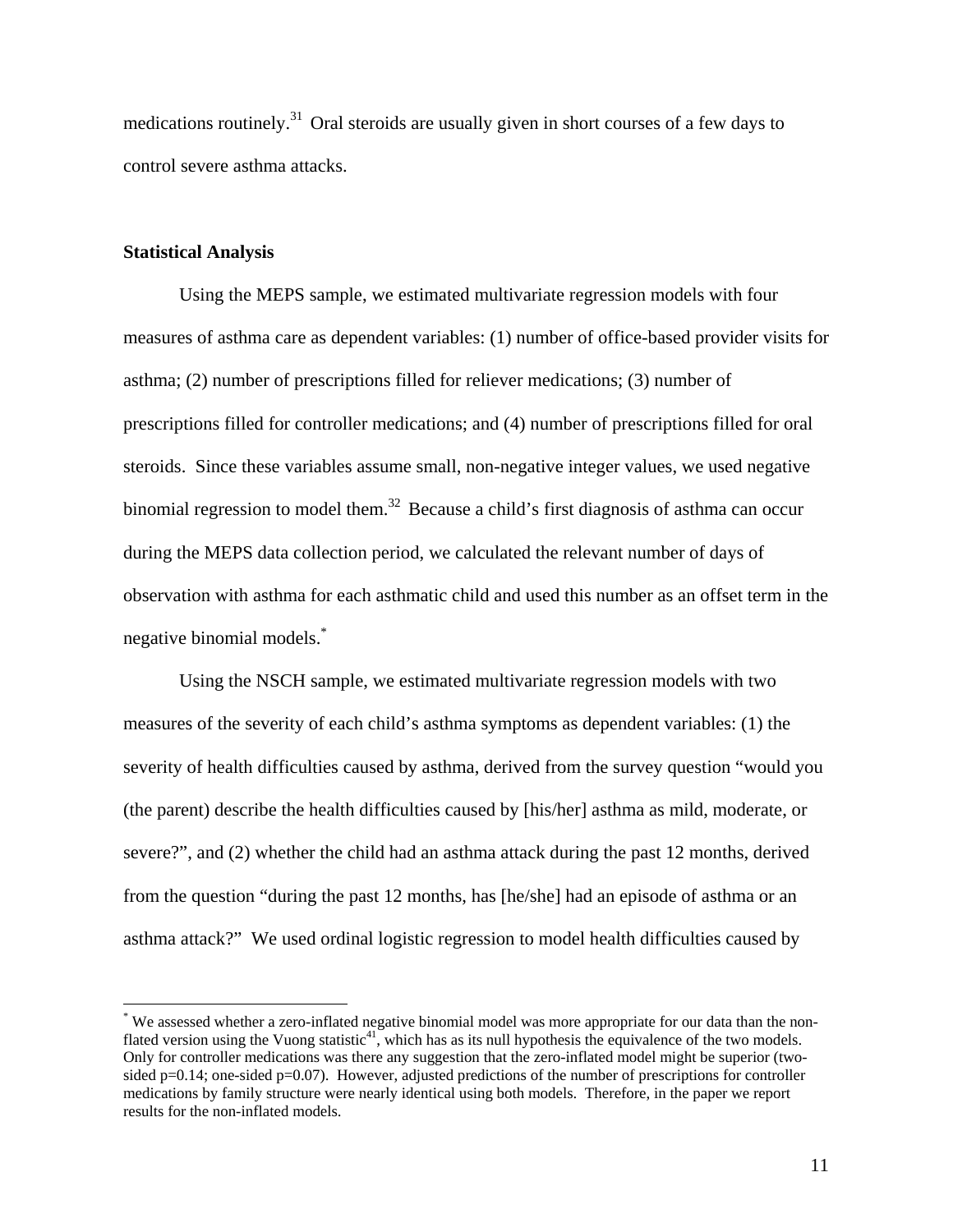asthma and binary logistic regression to model whether the child had an asthma attack.<sup>33</sup> We conducted analyses on the full sample of 11,177 children in the NSCH who had been told by a health professional they had asthma and, separately, on the subsample of 7,956 children who reported their asthma was active.

The key explanatory variables in both the MEPS and NSCH analyses were the family structure variables: (1) an indicator variable for living in a single-mother family (versus a two-parent family); and (2) indicator variables for the number of other children in the household, categorized as zero, one, two, or three or more.

Other explanatory variables in the MEPS models included indicator variables for the child's age; sex; race or ethnicity, categorized as non-Hispanic white, non-Hispanic black, Hispanic, or other; family income, categorized as poor  $\ll 1.00$  times the federal poverty line), low-income (1.00-1.99 times poverty), middle-income (2.0-3.99 times poverty), or highincome (4.00+ times poverty); insurance coverage, categorized as uninsured, private insurance, or public insurance; and residence in a metropolitan area. We also included indicator variables for the child's birth order, categorized as first, second, or third or higher; whether the child had an older sibling with asthma; the mother's education, categorized as no high school, some high school, high school graduate, or some college or higher; the mother's age, categorized as 25 years or younger, 26-35 years, 36 years or older; and the year of the data. We included birth order and whether an older sibling had asthma to capture differences in parents' experience with child-rearing and taking care of children with asthma. We included maternal education and age to capture differences in mothers' knowledge about health and health care as well as additional dimensions of their judgment and life experience.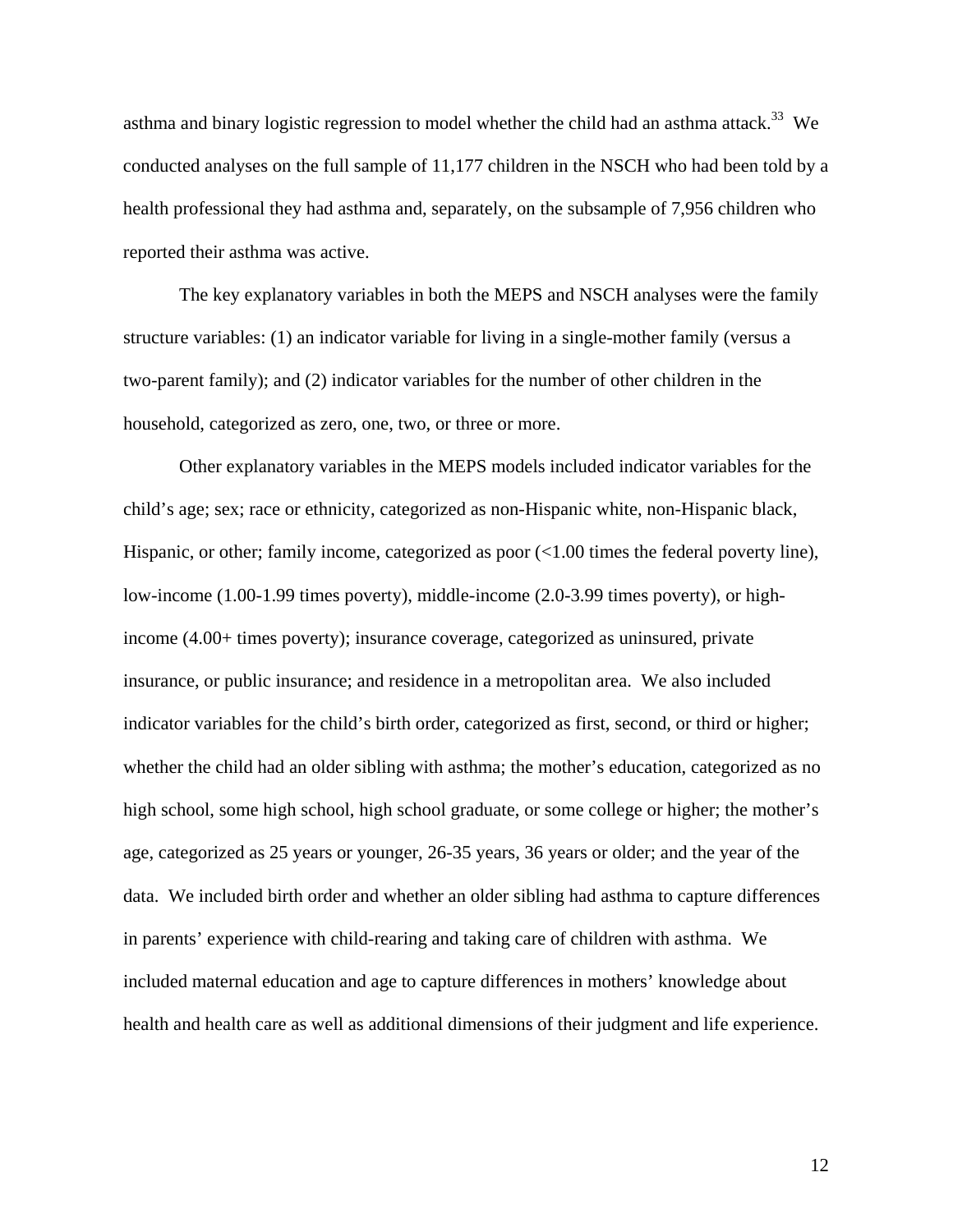Since MEPS did not contain direct measures of asthma severity, and since the intrinsic severity of asthma affects the need for and use of care, we also included as explanatory variables in the MEPS models several health status variables that are likely to be correlated with asthma severity. These variables included the child's self-rated (or parent-rated) general health, categorized as excellent, very good, good, fair, or poor; the parent's report that the child was "not being as healthy as other children;" the parent's report of any health limitation for the child; and the child having sinusitis, otitis media, or upper respiratory infections during the data collection period.

Other explanatory variables in the NSCH models mirrored those in the MEPS models, with a few exceptions. Thus the explanatory variables in the NSCH models included indicators for the child's age, sex, race or ethnicity, family income, insurance coverage, residence in a metropolitan area, and birth order. However, NSCH did not report maternal education, but rather the highest level of education obtained by anyone in the household, which we categorized as no high school degree, high school graduate, and some college or higher. Additionally, NSCH did not include information on maternal age or whether the child had an older sibling with asthma. Finally, because the dependent variables in the NSCH models were asthma outcomes, we did not include measures of health status as explanatory variables in the NSCH models.

To facilitate interpretation of the regression results, we used the coefficient estimates from the negative binomial and logistic regression models to obtain the predicted mean number of visits and prescriptions and the predicted distribution of severity of asthma symptoms for each value of each family structure variable (e.g., each value of number of parents), adjusted for all the other explanatory variables. Thus, for the MEPS sample, we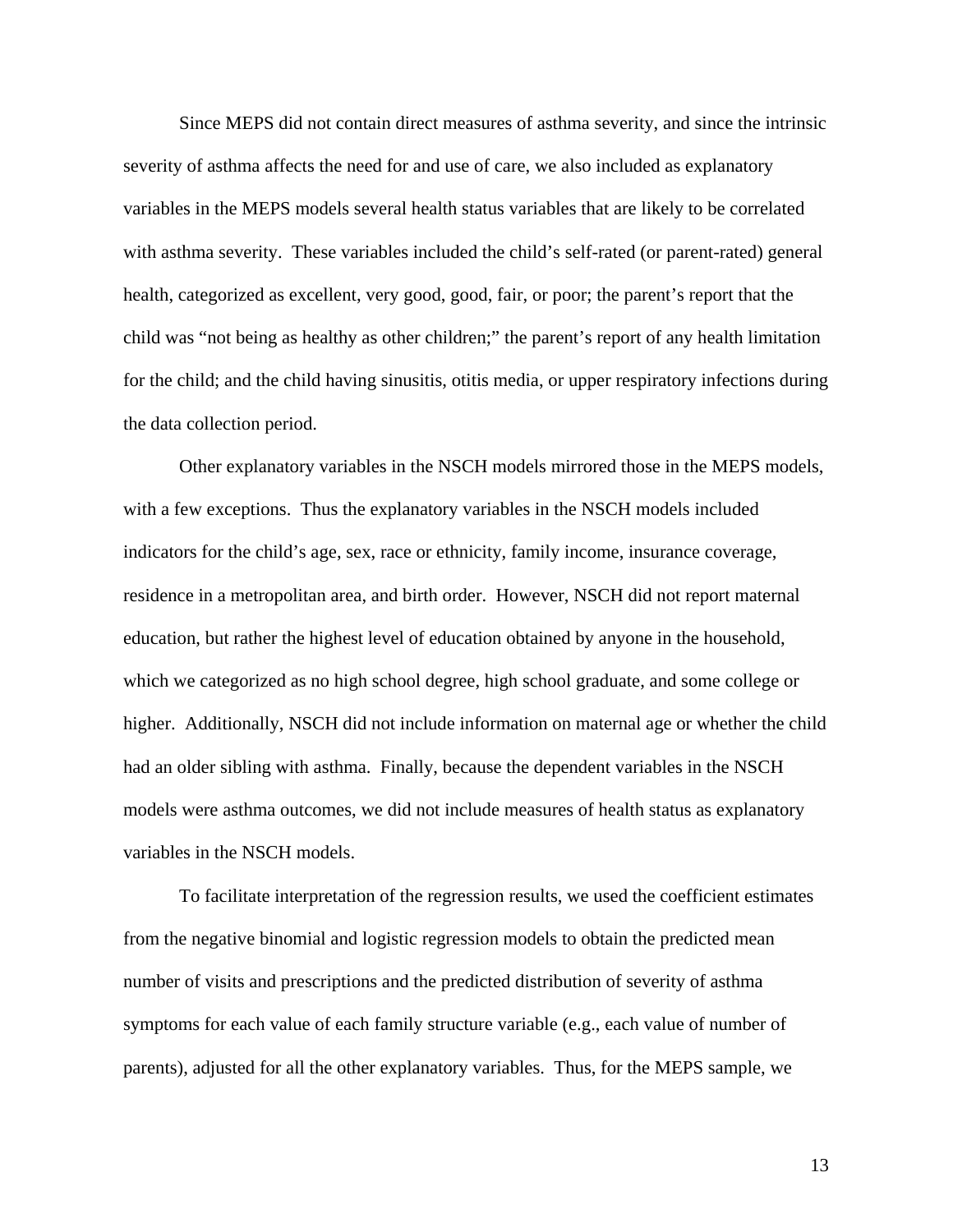used the estimated coefficients from the negative binomial models to predict the number of visits and prescriptions for each child, alternately assigning the child to each category of the family structure variable of interest (e.g., single-mother vs. two-parent family), but leaving all other explanatory variables at their original values including the offset term. Next, we annualized the individual predictions by multiplying by 365 and dividing by the number of days used as the offset. Last, we averaged the annualized predictions across all the children in the MEPS sample. This procedure yields what the mean annual number of visits and prescriptions would be if all children in the sample lived in each particular type of family (e.g., single-mother or two-parent family), but otherwise retained the original values of all their other characteristics. Similarly, for the NSCH sample, we predicted the probabilities of no, mild, moderate, and severe health difficulties from asthma and of having an asthma attack during the past 12 months for each child, alternately assigning the child to each category of the family structure variable of interest, but leaving all other explanatory variables at their original values. We then averaged the individual predicted probabilities across all the children in the NSCH sample.

We weighted all analyses using weights that reflect the sample design of the MEPS and the NSCH as well as survey non-response, and we adjusted all standard errors for clustering using the Huber-White sandwich estimator.  $34-36$ 

#### **RESULTS**

## **Descriptive Data**

 Table 1 shows that the characteristics of the MEPS and NSCH samples were similar in most respects, reflecting the fact that both surveys are nationally representative. About 30 % of asthmatic children lived with a single mother and just under one-fourth lived with no other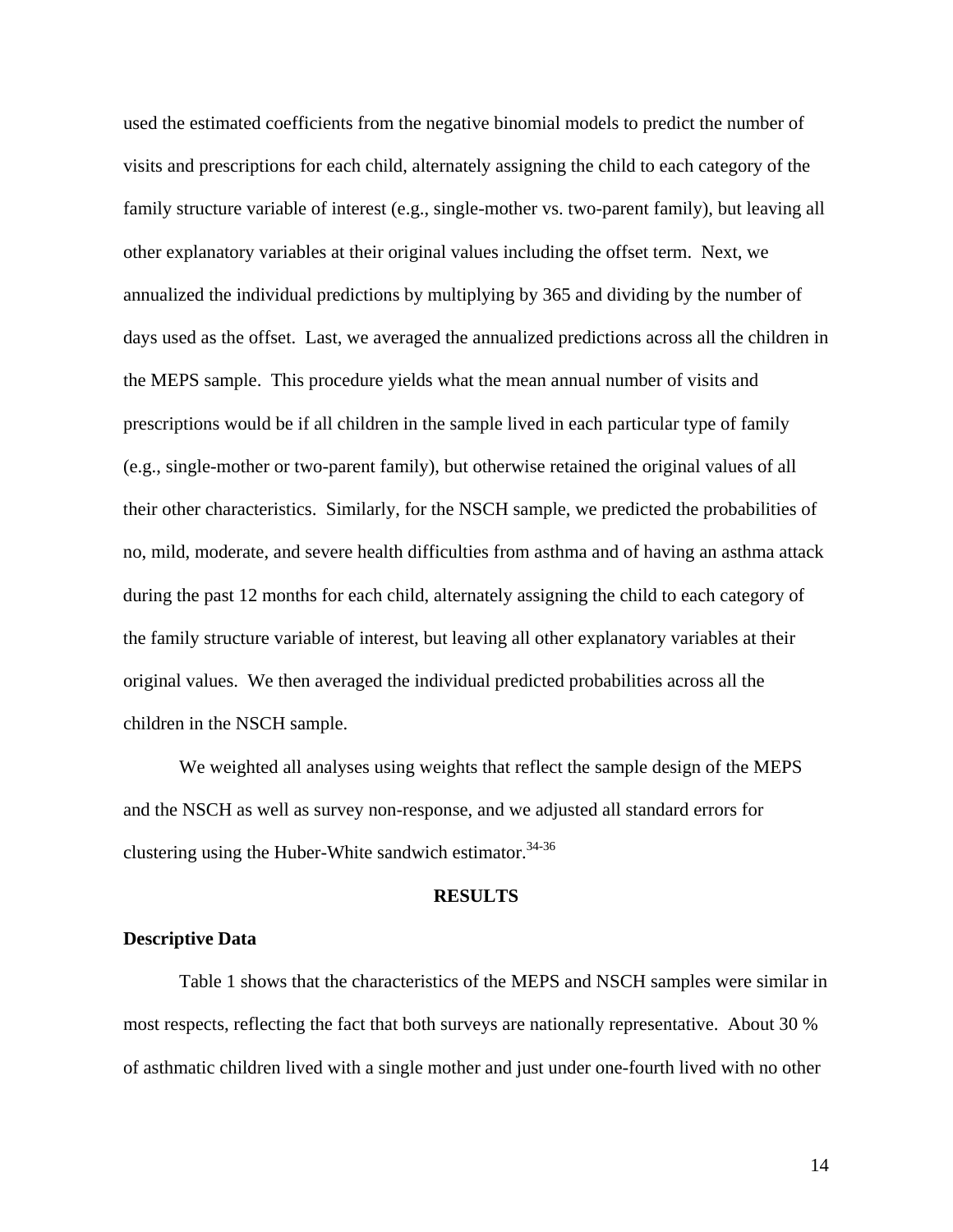children, nearly two-fifths lived with one other child, and about one-fourth lived with two other children. One-fifth of asthmatic children were black, about 15% were Hispanic, and one-fifth were poor. Only 6 % of asthmatic children were uninsured, and most had private health insurance. The major difference between the MEPS and NSCH samples was in residential location: More than four-fifths of asthmatic children in the MEPS sample lived in metropolitan areas, compared with less than three-fourths in the NSCH sample. Approximately 56 % of asthmatic children were first born and 30 % were second born; 12% of the children in the MEPS sample had an older sibling with asthma.

The children in the MEPS sample averaged two office-based visits for asthma during their period of observation with asthma (mean, 528 days), and 56% had at least one such visit (Table 2). Three-fifths of the children filled at least one prescription for a reliever medication, compared with about 30% who filled at least one controller-medication prescription. However, the children who filled at least one controller-medication prescription averaged more than five such prescriptions, suggesting that many of them used these medications continuously. Nearly 30% of the children in the NSCH sample reported that their asthma was inactive, and just under half reported mild health difficulties from asthma. About 46% of the sample had an asthma attack during the preceding 12 months.

#### **Multivariate Analyses**

 We found a significant effect of family structure on the care children received for asthma, adjusting for all the other explanatory variables in the regression models (Table 3). Thus, compared with children living in two-parent families, asthmatic children with a single mother had fewer office-based visits annually for asthma (1.38 vs. 1.74, P<.10), filled fewer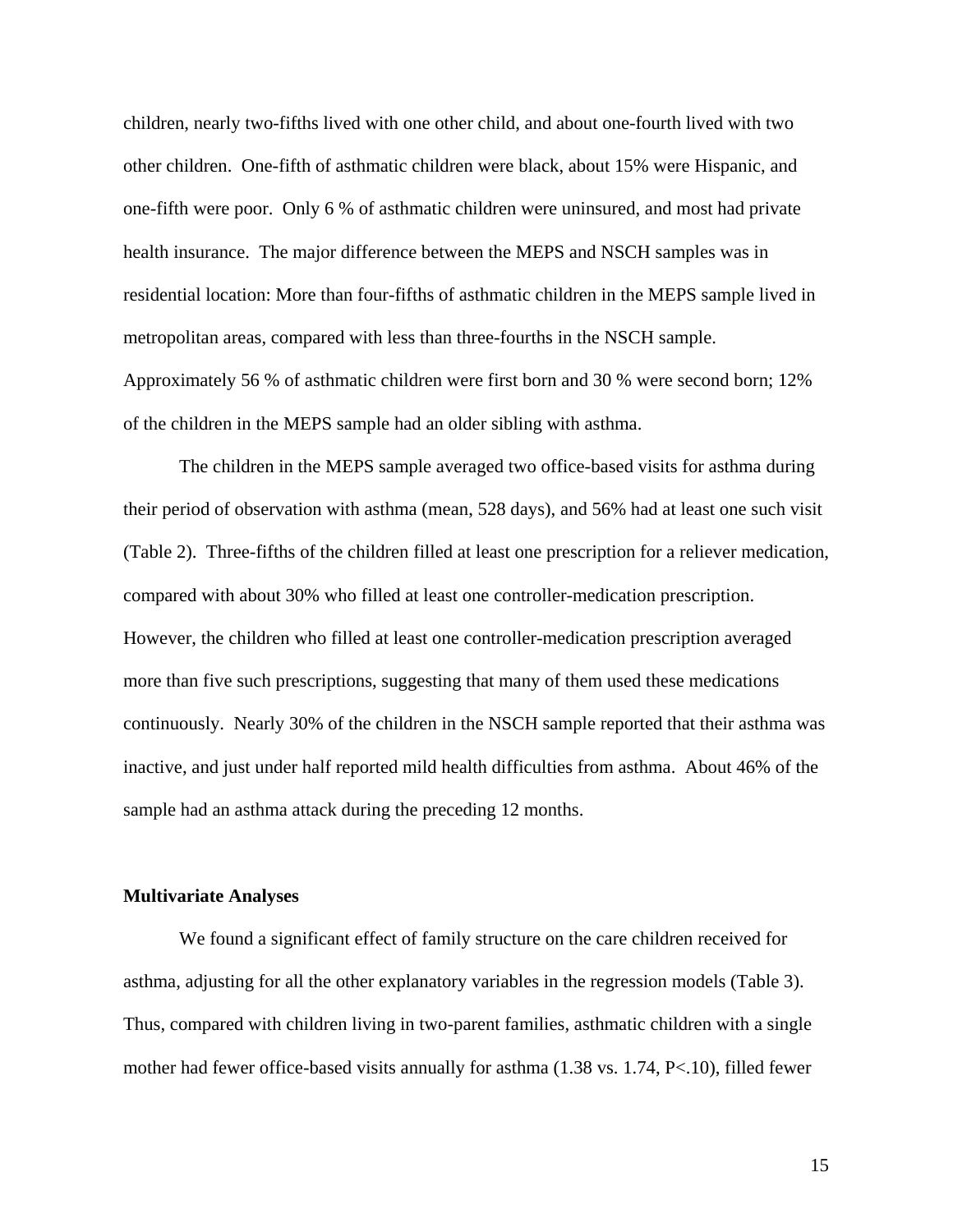prescriptions for reliever medications (1.45 vs. 1.71, P<.10), and filled substantially fewer prescriptions for controller medications (0.86 vs. 1.39, P<.01). Additionally, compared with children who lived with no other children, asthmatic children who lived with two or more other children had fewer visits for asthma and filled fewer prescriptions each year for asthma medications. Specifically, children living with no other children had 1.91 visits annually, whereas children living with two other children had 1.32 visits (P<.05) and children living with three or more other children had  $1.06$  visits (P<.01). Children living with no other children filled 1.90 prescriptions annually for reliever medications, whereas children living with two other children filled 1.45 prescriptions (P<.05) and children living with three or more other children filled 1.20 prescriptions (P<.01). Children living with no other children filled 1.55 prescriptions annually for controller medications, whereas children living with three or more other children only filled 0.92 prescriptions (P<.05). Finally, children living with no other children filled 0.31 prescriptions each year for oral steroids, whereas children living with three or more other children filled 0.16 prescriptions (P<.10). (Of note, the adjusted means shown in Table 3 are not comparable to the unadjusted means in Table 2 because the former are annualized and the latter are not.)

 We also found that family structure was associated with asthma outcomes, although these results were weaker and less consistent than those for asthma care. In analyses using the full NSCH sample, children in single-mother families were more likely than children with two parents to have moderate or severe health difficulties caused by their asthma (P<.10) (Fig. 1, Panel A). However, the number of other children in the household was unassociated with the severity of health difficulties from asthma. Further, family structure was unassociated with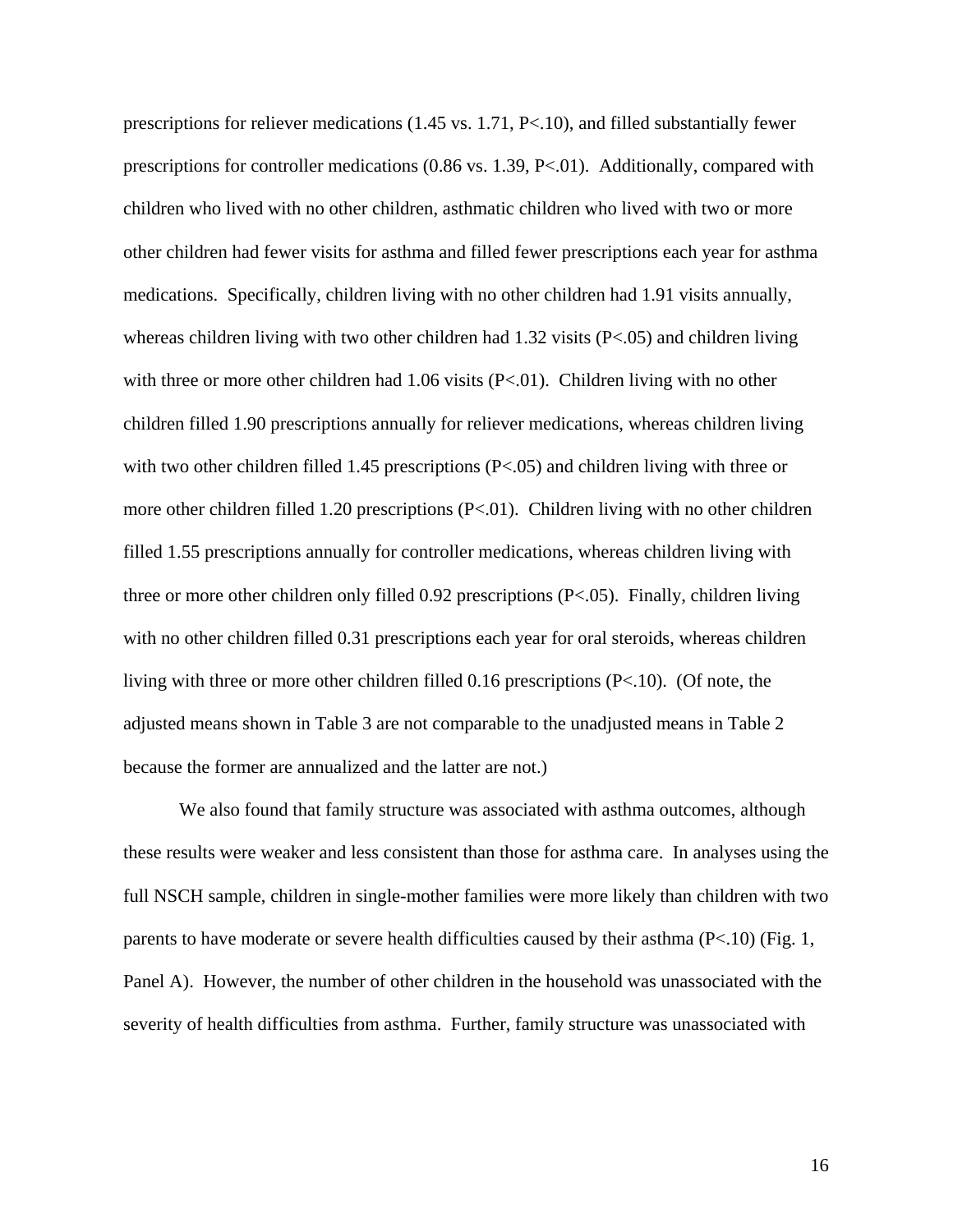health difficulties from asthma in analyses using the sub-sample of children with active asthma (Fig. 1, Panel B).

In analyses using the sub-sample of children with active asthma, those who lived with two other children were more likely than those living with no other children to have an asthma attack during the preceding 12 months (P<.05) (Fig. 2, Panel B). Based on a similar point estimate for children living with three or more other children, we conducted a *post hoc* analysis in which we created a combined category for children with active asthma who lived with two or more other children. We found that these children were more likely than children living with no other children to have an asthma attack in the past 12 months (P<.05). We found no other significant associations between family structure and the probability of having an asthma attack.

Findings for other explanatory variables in the MEPS models were generally consistent with expectations based on prior studies (see Appendix I).<sup>18-21</sup> For example, race and ethnicity had independent effects on asthma care, with black and Hispanic children filling more prescriptions for reliever medications than white children. Children of more highly educated mothers had more office-based visits and filled more prescriptions for controller medications than children of mothers with less education. Insured children had more officebased visits than their uninsured counterparts, and publicly insured children filled more prescriptions of all types than uninsured children.

Several findings for other explanatory variables in the NSCH models were also noteworthy (see Appendix II). Black and Hispanic children reported more severe health difficulties from asthma than white children; however, Hispanic children had a lower probability than white children of having an attack during the past 12 months. Non-poor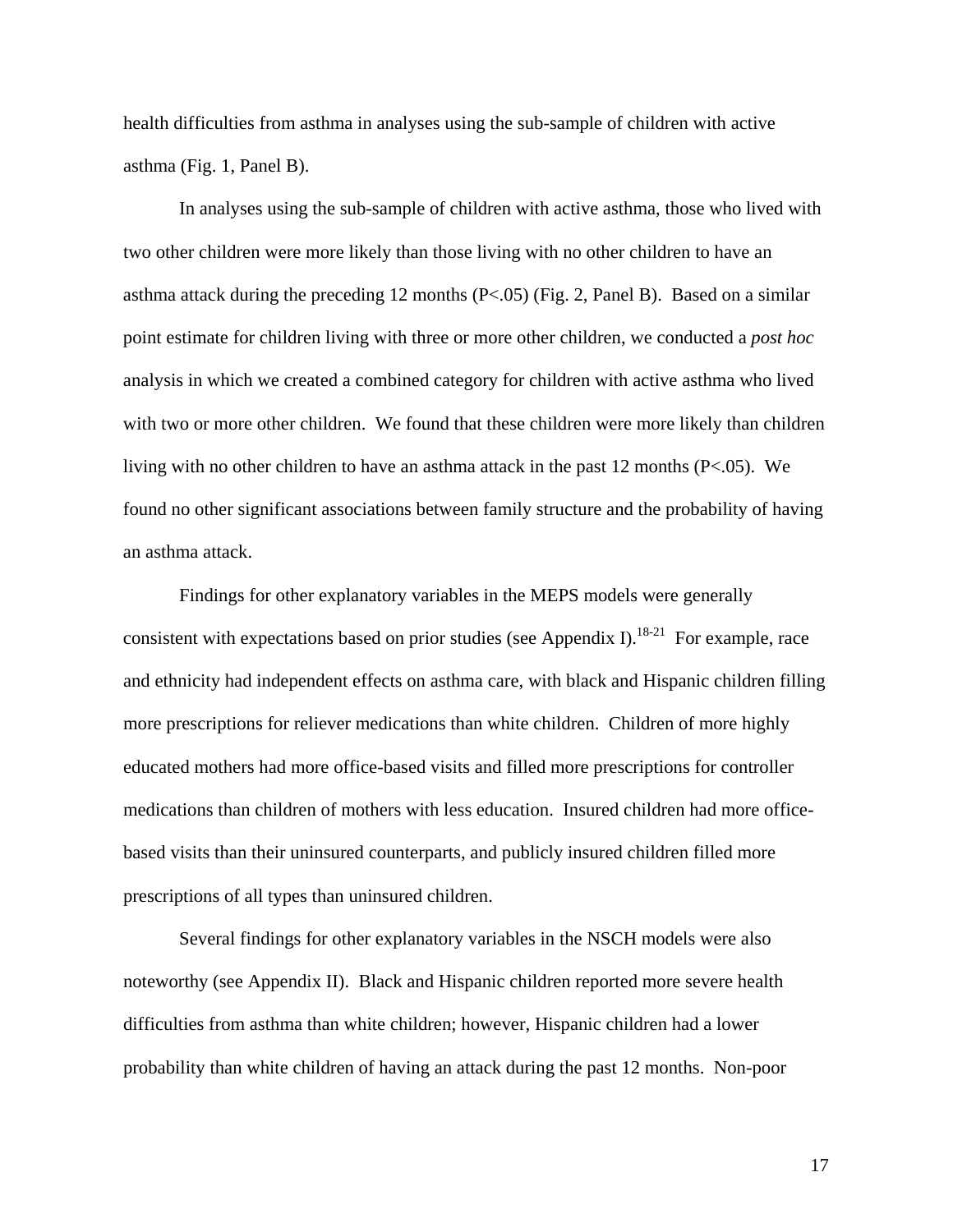children had less severe health difficulties from asthma than poor children, and children with private insurance had less severe health difficulties than uninsured children.

## **DISCUSSION**

This study is the first to link family structure to the care children with asthma receive and to their asthma outcomes. We found that children who lived with a single mother and children who lived with two or more other children had fewer office-based visits for asthma and used less asthma medication than children in two-parent families and children who lived with no other children, respectively. We also found weaker evidence that children who lived with a single mother and children who lived with two or more other children experienced more severe asthma symptoms than their peers. The most straightforward interpretation of these findings is that asthmatic children who live with a single mother or with two or more other children receive less adequate asthma care than their peers, and that the less adequate care results in worse control of their disease.

In support of this interpretation, the effects of family structure on asthma visits and prescription medications are likely to be large enough to have clinical consequences. For instance, children in single-mother families filled 38% fewer prescriptions for controller medications than children in two-parent families, and children living with three or more other children filled 41% fewer prescriptions that children living with no other children (Table 3). These represent sizable reductions in the use of medications that are vital for the control of asthma symptoms and prevention of exacerbations. Similarly, the differences in asthma visits across families of different types represent very different intensities of monitoring and followup. For example, the predicted mean numbers of asthma visits correspond to a visit every 6.3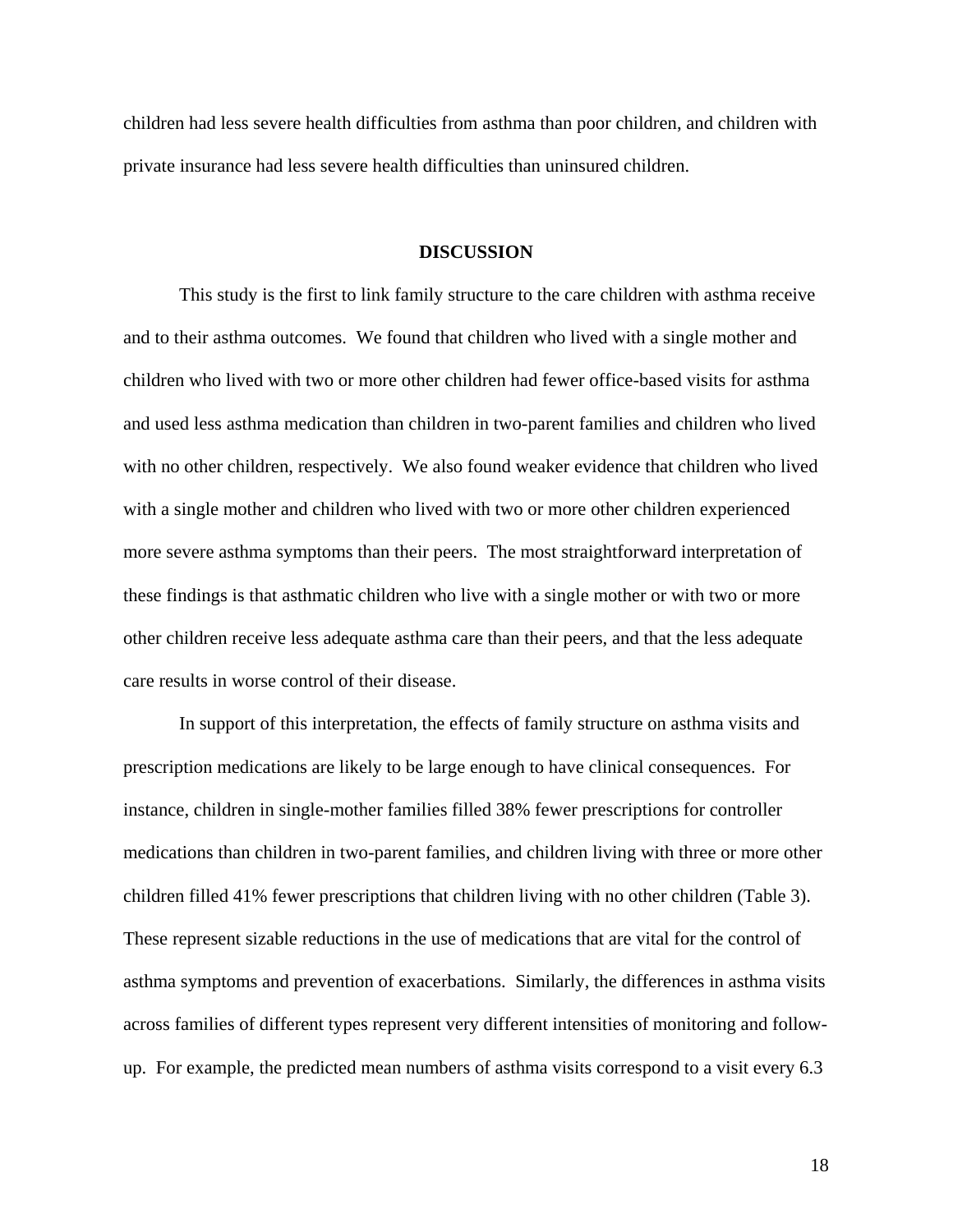months for an average child living with no other children and a visit every 11.3 months for an average child living with three or more other children.

The mechanisms through which family structure affects the asthma care children receive are likely to be rooted in differences across types of families in the time and attention parents can devote to monitoring and managing their children's health. Numerous studies have found that family structure influences children's cognitive, educational, and behavioral outcomes.1-10 As noted earlier, children in single-parent households have worse educational outcomes than children from two-parent households.<sup>1</sup> Similarly, Blake has argued that the higher the number of children, the more parental resources are divided, even taking into account economies of scale.<sup>2-3</sup> Studies demonstrating an inverse relationship between number of siblings and children's intellectual development and educational achievement are consistent with this framework.<sup>4-5, 7-10, 37</sup>

Our findings suggest that the asthma care children receive may be susceptible to the dilution of parental resources as well. In single-mother families and in families with many children, parents may not have the time, energy, or financial resources to monitor each child's symptoms and/or take the child for care as needed. This view is consistent with earlier studies on family structure and children's office visits and immunization status.<sup>13-15, 16, 38-39</sup>

The most salient threat to the validity of our inferences regarding the effects of family structure on the adequacy of asthma care is an unrecognized association between family structure and the intrinsic severity of childhood asthma. Thus, if children who live with a single mother or with several other children intrinsically have less severe asthma than their counterparts who live with two parents or with no other children, our findings regarding family structure and asthma care could reflect appropriate patterns of care. We could not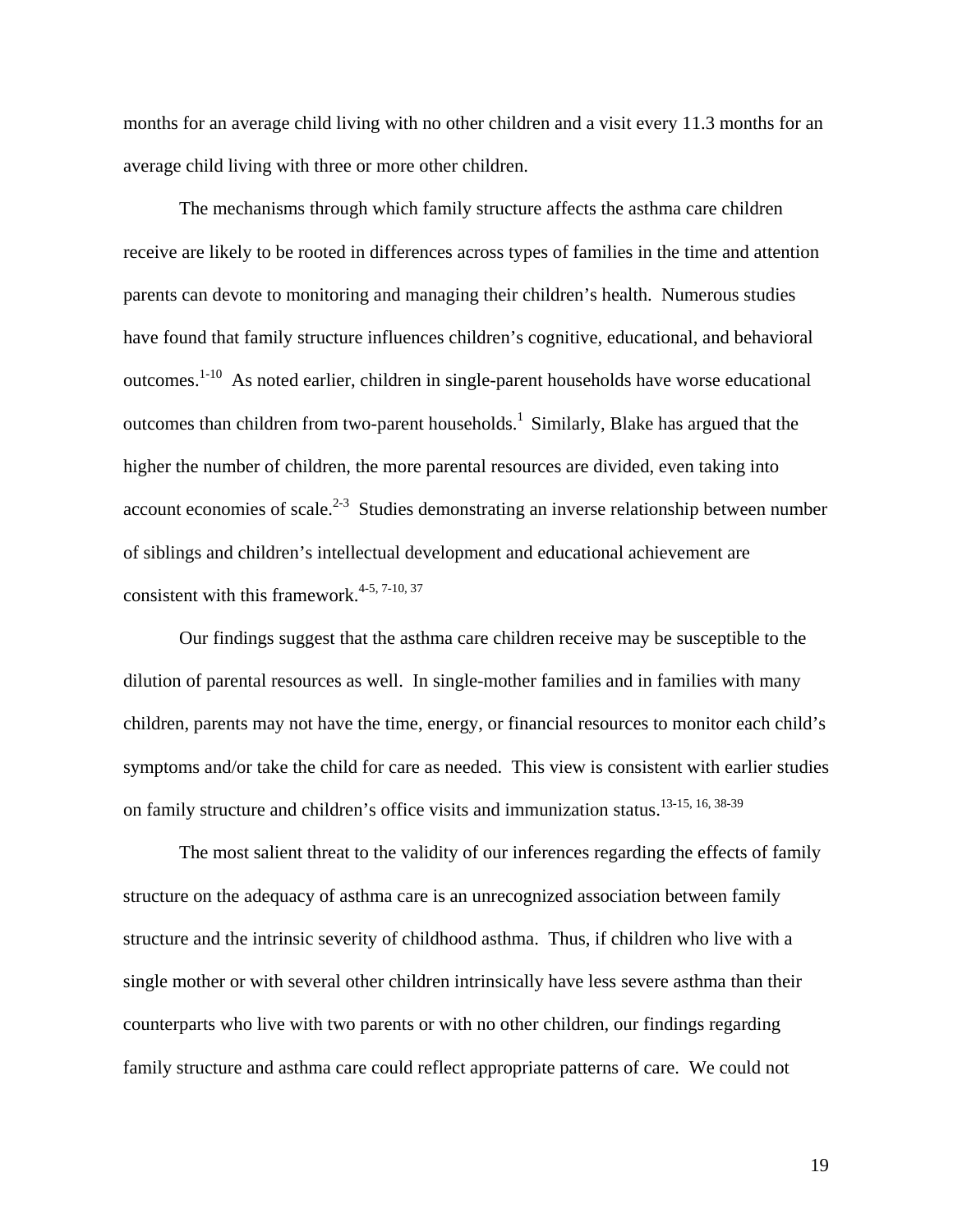definitively rule out such an unrecognized association because the MEPS data did not include direct measures of asthma severity. Nonetheless, an unrecognized association is unlikely to be a factor in our study for three reasons. First, our multivariate analyses of MEPS data controlled for a wide array of variables that are correlated with asthma severity including sociodemographic characteristics and several measures of health status. These indirect measures of asthma severity likely provide considerable protection against bias from an unrecognized association. Second, the unrecognized association of concern would be expected to be reflected in the NSCH analyses, and specifically, in finding that children in single-mother families and children living with several other children had less severe asthma symptoms than their peers. In fact, we found evidence for the opposite pattern. Third, we know of no clinical reason why family structure should be associated with the intrinsic severity of asthma after controlling for sociodemographic factors.

Our study has several additional limitations. First, as in any observational study, our findings may be subject to omitted variable bias from unobserved parental or family characteristics. In particular, studies suggest that single mothers may differ from married mothers in their attitudes about family, work, and parenting, and that these differences in attitudes may influence a child's home and family environment as well as parent-child relationships<sup>1, 40</sup>. Possibly these differences in attitudes also influence the health care parents seek for their children. We know of no evidence to suggest that parents' choices regarding number of children are related to their attitudes about family or parenting.

Second, we did not study single-father families; thus our findings cannot be generalized to these families. Third, we used two complimentary data sources to assess the effect of family structure on asthma care and asthma symptoms, but our analyses did not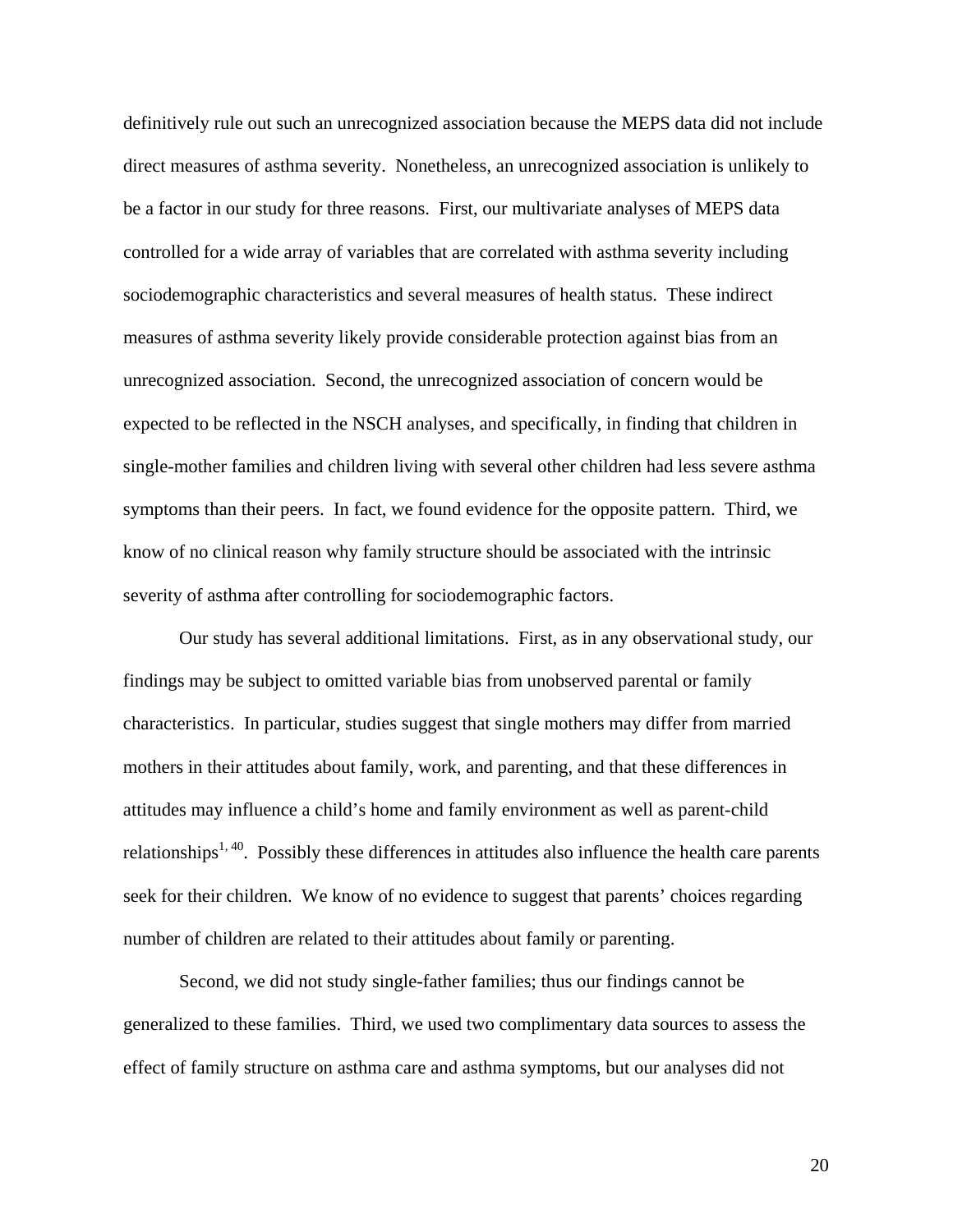establish a direct link between decreased use of visits and medications and worse symptom control. Fourth, we were unable to account for differences across Hispanic subgroups in asthma severity. Last, we analyzed filled prescriptions because we had no information on medication adherence. In a related vein, we had no information on whether children received free medications from their providers or whether they shared medications, especially inhalers, with asthmatic siblings.

Despite these limitations, our study sheds important new light on the role of families in children's asthma care and outcomes. Our findings suggest that children can be vulnerable to inadequate asthma care as a result of the makeup of their families, and that health care providers who treat children must plan and monitor their care in the context of their family circumstances.11 In particular, providers should monitor especially closely the care received by and clinical status of as asthmatic children who live with single mothers or with several siblings. Our findings also imply that policies that provide support for working single mothers or parents with many children, such as family leave days, may enable parents to take their children for health care while alleviating stress and other demands on their time.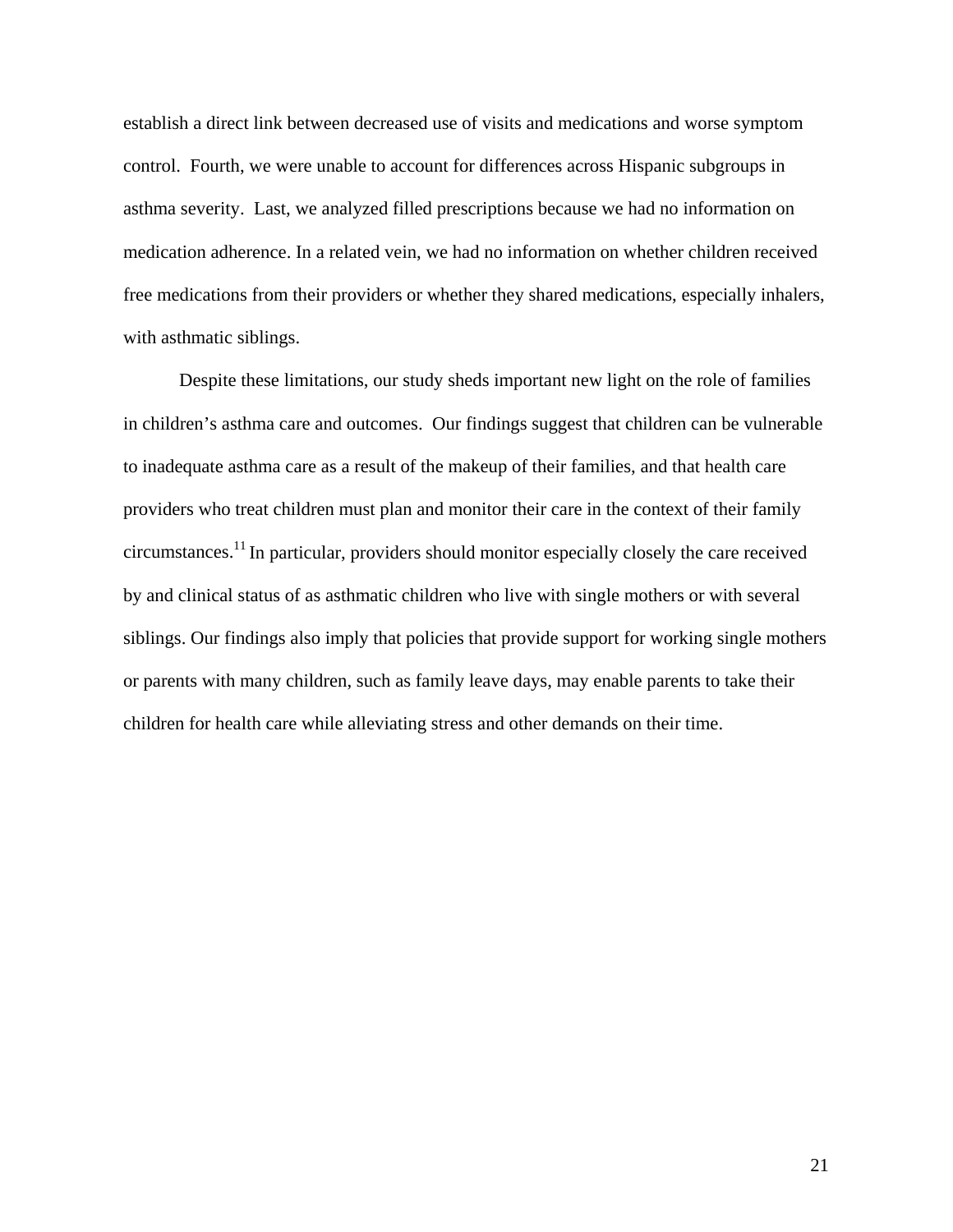#### **REFERENCES**

- 1. McLanahan S., Sandefur G. *Growing Up With a Single Parent: What Hurts, What Helps*. Cambridge, MA: Harvard University Press; 1994.
- 2. Blake J. Family Size and the Quality of Children. *Demography*. 1981; 18: 421-442.
- 3. Blake J. *Family Size and Achievement*. Los Angeles, CA: University of California Press; 1989.
- 4. Downey DB. When Bigger is not Better: Family Size, Parental Resources, and Children's Educational Performance. *American Sociological Review*. 1995; 60: 747-761.
- 5. Downey DB. Number of Siblings and Intellectual Development: the Resource Dilution Explanation. *American Psychologist.* 2001; 56: 497-504.
- 6. Urban Institute. *Honey, I'm Home*. Available at http://research.urban.org/url/cfm/id/310310. Accessed September 27, 2004.
- 7. Kuo HD, Hauser RM. How does Size of Sibship Matter? Family Configuration and Family Effects on Educational Attainment. *Social Science Research.*1997; 26: 69-94.
- 8. Cicirelli VG. The Relationship of Sibling Structure to Intellectual Abilities and Achievements. *Review of Educational Research.* 1978; 55: 353-386.
- 9. Phillips M. Sibship Size and Academic Achievement: What we now Know and What we still Need to Know. *American Sociological Review.* 1999; 64: 188-192.
- 10. Powell B, Steelman LC. Feeling the Pinch: Child Spacing and Constraints on Parental Economic Investments in Children. *Social Forces.* 1995; 73: 1465-1486.
- 11. American Academy of Pediatrics Task Force on the Family. Family Pediatrics: Report of the Task Force on the Family. *Pediatrics.* 2003; 111: 1541-1571.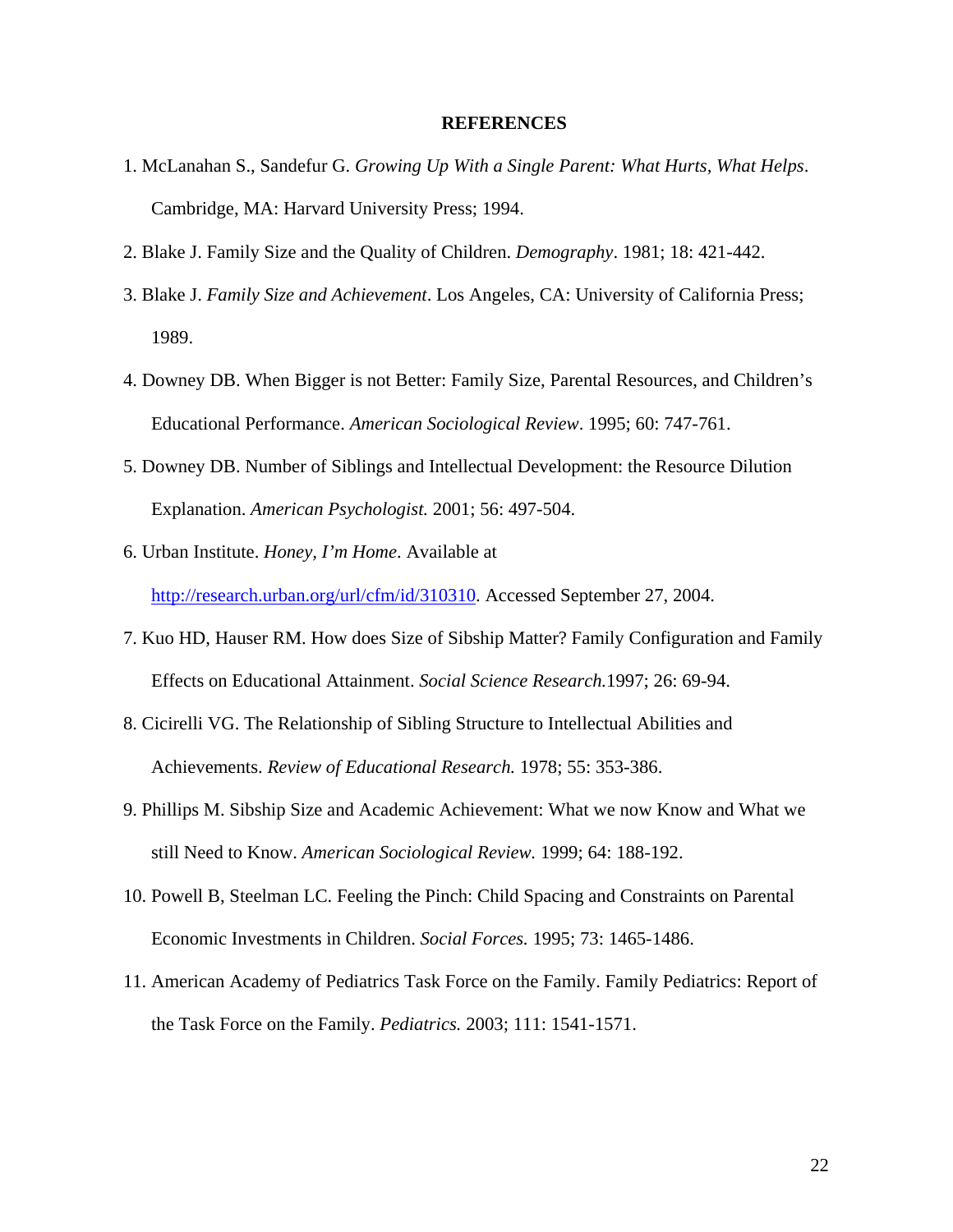- 12. Cafferata GL, Kasper JD. Family Structure and Children's Use of Ambulatory Physician Services. *Medical Care.* 1985; 23: 350-360.
- 13. Heck KE, Parker JD. Family Structure, Socioeconomic Status, and Access to Health Care for Children. *Health Services Research*. 2002; 37: 173-186.
- 14. Cunningham PJ, Hahn BA. The Changing American Family: Implications for Children's Health Insurance Coverage and the Use of Ambulatory Care Services. *The Future of Children.* 1994; 4(3): 24-42.
- 15. Newacheck PW. Characteristics of Children with High and Low Usage of Physician Services. *Medical Care.* 1992; 30: 30-42.
- 16. Chen AY, Escarce JJ. Effects of Family Structure on Children's Use of Ambulatory Visits and Prescription Medications. *Health Service Research.* 2006; 41(5): 1895-1914.
- 17. Akinbami LJ, Schoendorf KC. Trends in Childhood Asthma: Prevalence, Health Care Utilization, and Mortality. *Pediatrics.* 2002; 110: 315-322.
- 18. Adams PF, Hendershot GE, Marano MA. Current Estimates From the National Health Interview Survey, 1996. Hyattsville, MD: National Center for Health Statistics; 1999.
- 19. Mannino DM, Homa DM, Akinbami LJ, et al. Surveillance for asthma-United States, 1980-1999. *Morbidity and Mortality Weekly Report.* 2002; 51(SS-1): 1-13.
- 20. Aligne CA, Auinger P, Byrd RS, et al. Risk Factors for Pediatric Asthma: Contributions of Poverty, Race, and Urban Residence. *American Journal of Respiratory and Critical Care Medicine.* 2000; 162: 873-877.
- 21. Cohen JW, Monheit AC, Beauregard KM, et al. The Medical Expenditure Panel Survey: a National Health Information Resource. *Inquiry.* 1996; 33: 373-389.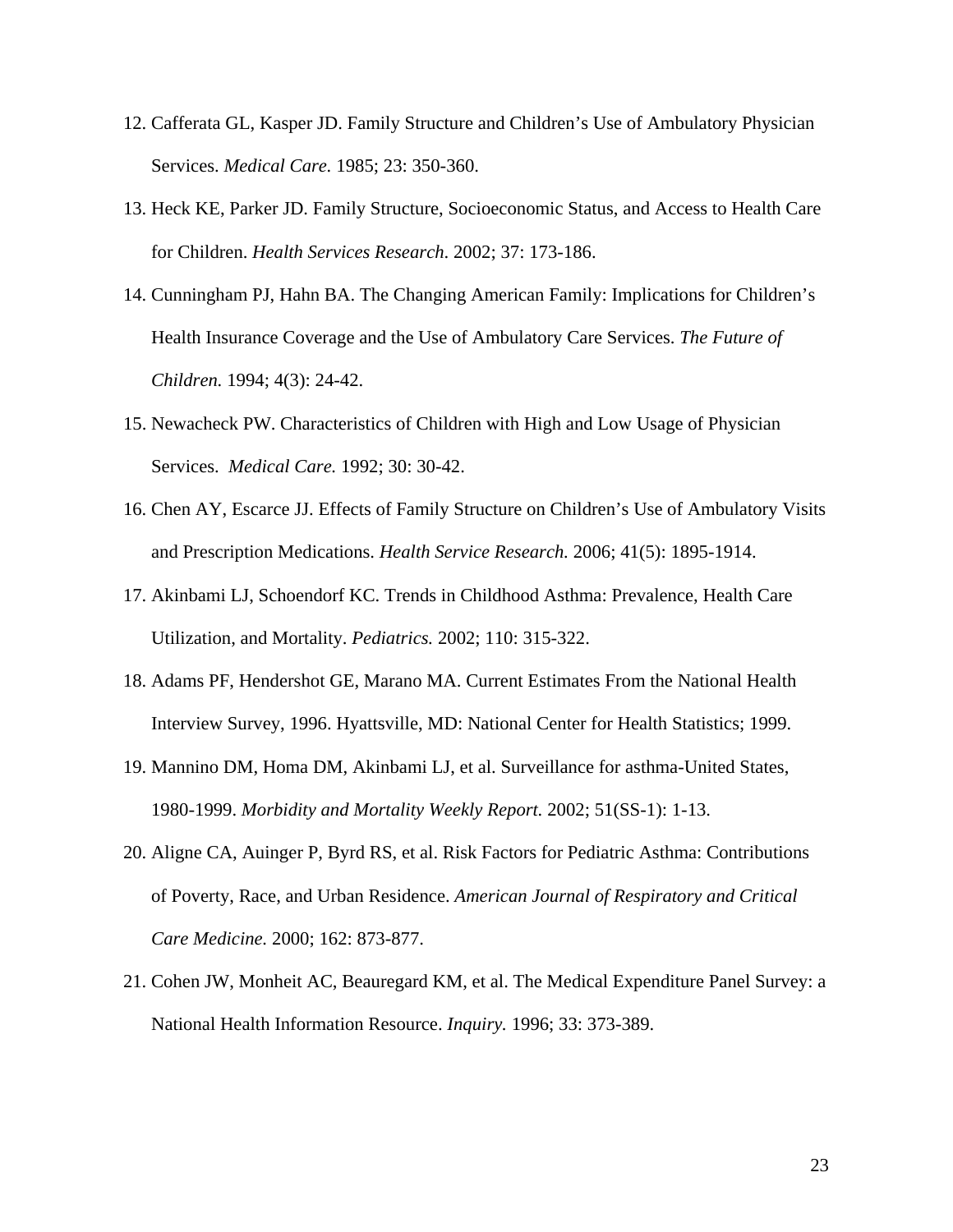- 22. MEPS HC-020. 1997 Full Year Consolidated Data File Documentation. Available at http://meps.ahrq.gov/Data\_Pub/HC\_FYData97.htm. Accessed June 20, 2002.
- 23. MEPS HC-028. 1998 Full Year Consolidated Data File Documentation. Available at http://meps.ahrq.gov/Data\_Pub/HC\_FYData98.htm. Accessed June 20, 2002.
- 24. MEPS HC-038. 1999 Full Year Consolidated Data File Documentation. Available at http://www.meps.ahrq.gov/Pubdoc/HC038/H38doc.pdf. Accessed September 8, 2003.
- 25. MEPS HC-050. 2000 Full Year Consolidated Data File Documentation. Available at http://www.meps.ahrq.gov/PufFiles/H50/H50doc.pdf. Accessed January 23, 2004.
- 26. MEPS HC-060. 2001 Full Year Consolidated Data File Documentation. Available at http://www.meps.ahrq.gov/PufFiles/H60/H60doc.pdf. Accessed January 3, 2005.
- 27. MEPS HC-070. 2002 Full Year Consolidated Data File Documentation. Available at http://www.meps.ahrq.gov/mepsweb/data\_stats/download\_data/pufs/h70/h70doc.pdf. Accessed August 2, 2006.
- 28. MEPS HC-079. 2003 Full Year Consolidated Data File Documentation. Available at http://www.meps.ahrq.gov/mepsweb/data\_stats/download\_data/pufs/h79/h79doc.pdf. Accessed August 2, 2006.
- 29. van Dyck P, Kogan MD, Heppel D, et al. The National Survey of Children's Health: a new data resource. *Matern Child Health J.* 2004; 8(3):183-188.
- 30. Design and Operation of the National Survey of Children's Health. Available at http://www.cdc.gov/nchs/data/slaits/NSCH\_Methodology\_Report.pdf. Accessed on July 31, 2006.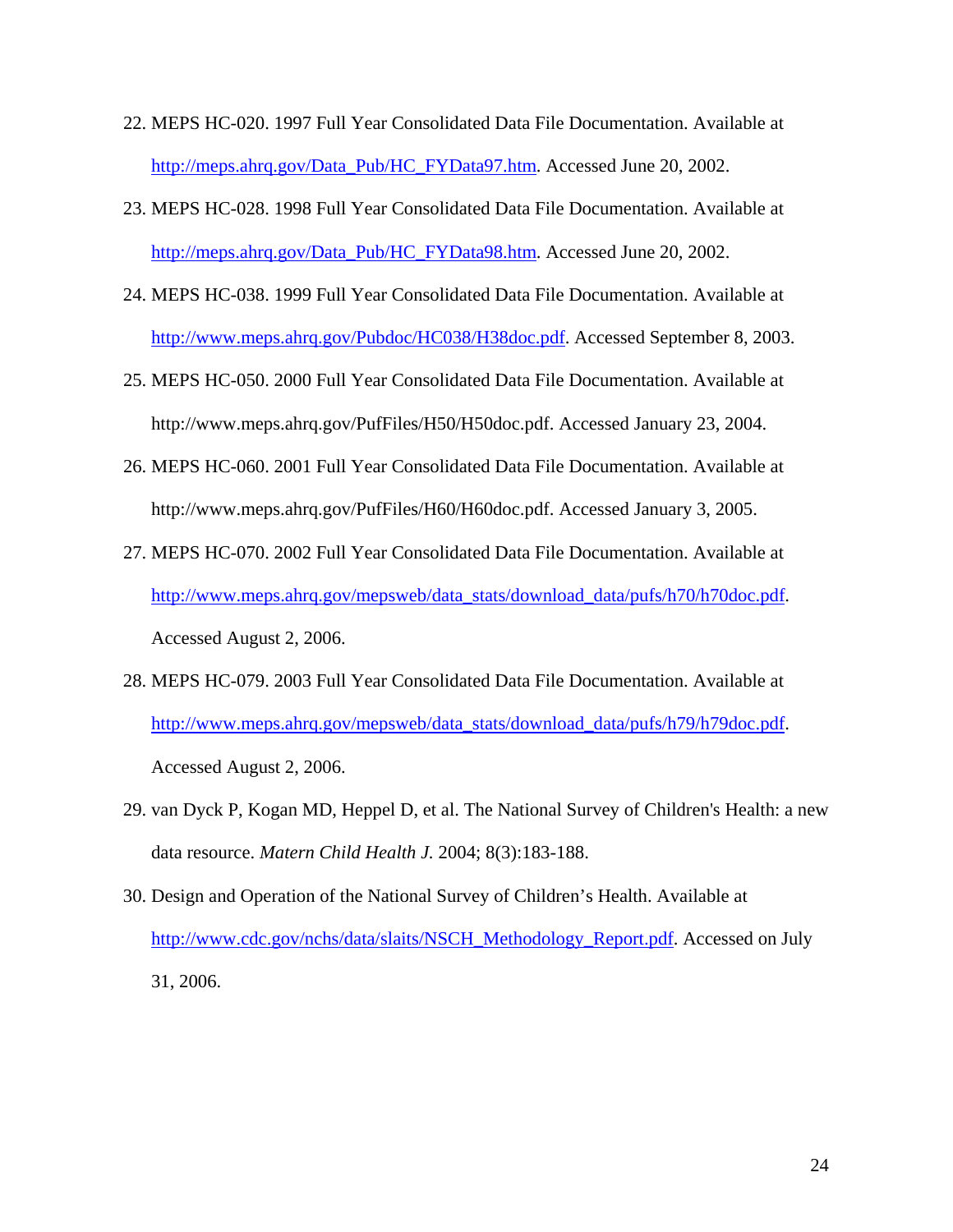- 31. National Heart, Lung, and Blood Institute; National Asthma Education and Prevention Program. Expert Panel Report 2 Update: Guidelines for the Diagnosis and Management of Asthma*.* Bethesda, MD: National Institutes of Health; 2002.
- 32. Cameron AC, Trivedi PK. *Regression Analysis of Count Data*. Cambridge, UK: Cambridge University Press; 1998.
- 33. Hosmer DW, Lemeshow S. *Applied Logistic Regression*. New York, NY: John Wiley and Sons, Inc; 1989.
- 34. Froot KA. Consistent covariance matrix estimation with cross-sectional dependence and heteroskedasticity in financial data. *Journal of Financial and Quantitative Analysis.* 1989; 24: 333–355.
- 35. Huber PJ. The behavior of maximum likelihood estimates under nonstandard conditions. In *Proceedings of the Fifth Berkeley Symposium on Mathematical Statistics and Probability*. Berkeley, CA: University of California Press; 1967: vol. 1, 221–223.
- 36. White H. A heteroskedasticity-consistent covariance matrix estimator and a direct test for heteroskedasticity. *Econometrica.* 1980; 48: 817–830.
- 37. Sandberg JF, Hofferth SL. Changes in Children's Time with Parents: United States, 1981- 1997. *Demography.* 2001; 38: 423-436.
- 38. Bates AS, Wolinsky FD. Personal, Financial, and Structural Barriers to Immunization in Socioeconomically Disadvantaged Urban Children. *Pediatrics.* 1998; 101: 591-596.
- 39. Luman ET, McCauley MM, Shefer A, et al. Maternal Characteristics Associated with Vaccination of Young Children. *Pediatrics.* 2003; 111: 1215-1218.
- 40. Aronson SR, Huston AC. The mother-infant relationship in single, cohabiting, and married families: a case for marriage? *Journal of Family Psychology.* 2004;18(1): 5-18.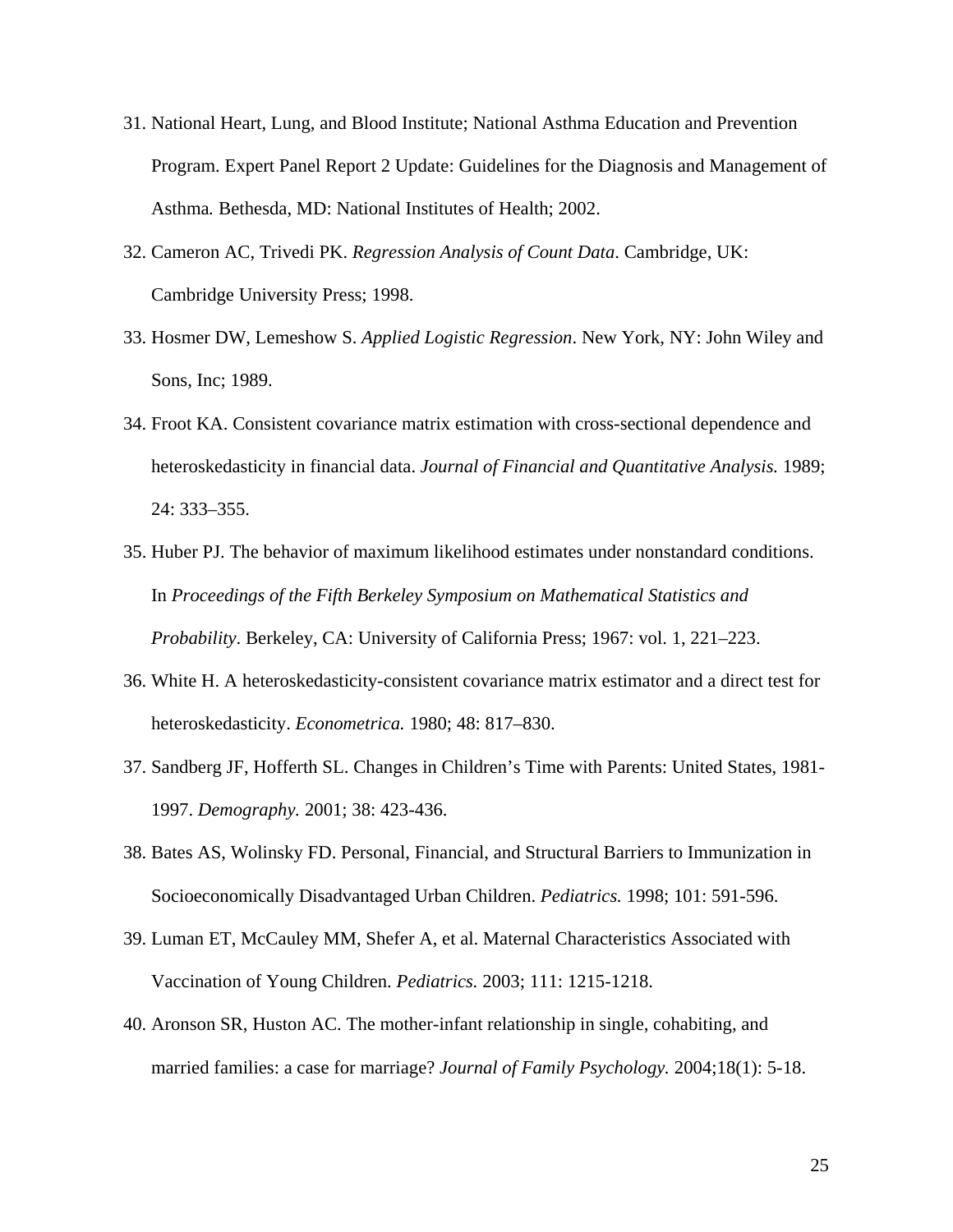41. Vuong, QH. Likelihood ratio tests for model selection and non-nested hypotheses.

*Econometrica.* 1989; 57: 307–333.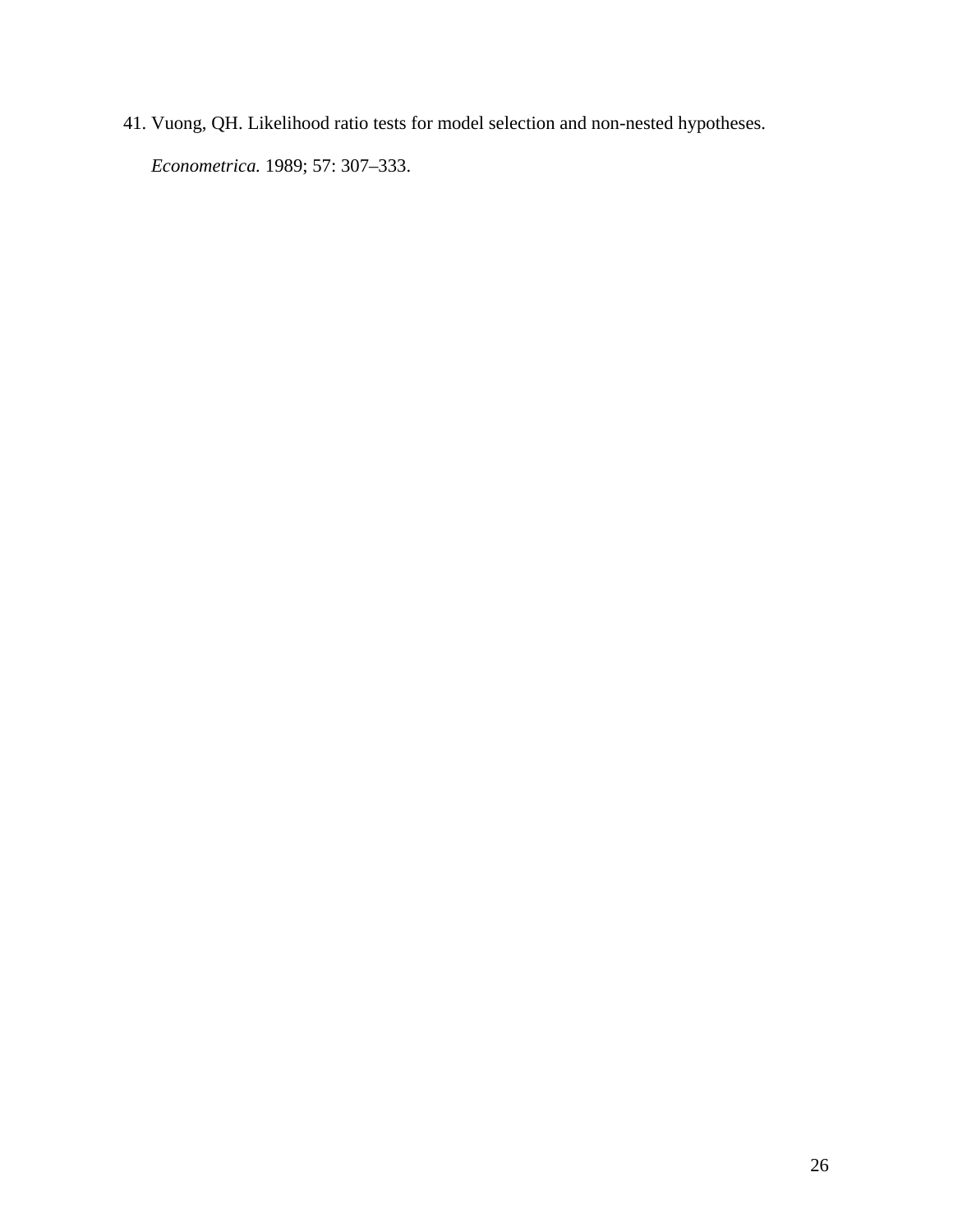| <b>Variable</b>                       |                | <b>MEPS</b><br>$N^*$ | <b>MEPS</b><br>Percent† | <b>NSCH</b><br>$N^*$ | <b>NSCH</b><br>Percent† |
|---------------------------------------|----------------|----------------------|-------------------------|----------------------|-------------------------|
| <b>Family Structure</b>               |                |                      |                         |                      |                         |
| Number of parents                     | Two parents    | 1,684                | 69.7%                   | 7,749                | 69.8%                   |
|                                       | Single mother  | 973                  | 30.3%                   | 3,060                | 30.2 %                  |
| Number of other<br>children           | None           | 549                  | 23.2 %                  | 4,690                | 23.2 %                  |
|                                       | $\mathbf{1}$   | 979                  | 38.5 %                  | 4,190                | 39.6%                   |
|                                       | $\overline{2}$ | 668                  | 22.9%                   | 1,686                | 25.0%                   |
|                                       | $3+$           | 461                  | 15.4 %                  | 611                  | 12.2 %                  |
| <b>Other Explanatory</b><br>Variables |                |                      |                         |                      |                         |
| Age                                   | $2 - 5$        | 662                  | 24.9%                   | 1,968                | 19.3 %                  |
|                                       | $6-9$          | 663                  | 24.8%                   | 2,435                | 24.8 %                  |
|                                       | $10-13$        | 722                  | 26.2%                   | 3,069                | 27.6 %                  |
|                                       | $14 - 17$      | 610                  | 24.1 %                  | 3,705                | 28.3 %                  |
| <b>Sex</b>                            | Female         | 1,079                | 40.6%                   | 4,648                | 40.5 %                  |
|                                       | Male           | 1,578                | 59.4 %                  | 6,522                | 59.5 %                  |
| Race/ethnicity                        | White          | 1,159                | 59.5 %                  | 7,138                | 56.8%                   |
|                                       | <b>Black</b>   | 624                  | 20.4 %                  | 1,548                | 20.2 %                  |
|                                       | Hispanic       | 771                  | 16.3 %                  | 1,312                | 14.6 %                  |
|                                       | Other          | 103                  | 3.8 %                   | 1,009                | 8.3 %                   |
| Family income                         | Poor           | 732                  | 20.5 %                  | 1,504                | 19.5 %                  |
|                                       | Low Income     | 696                  | 21.4 %                  | 2,115                | 23.5 %                  |

**Table 1.** Characteristics of the MEPS and NSCH Study Samples.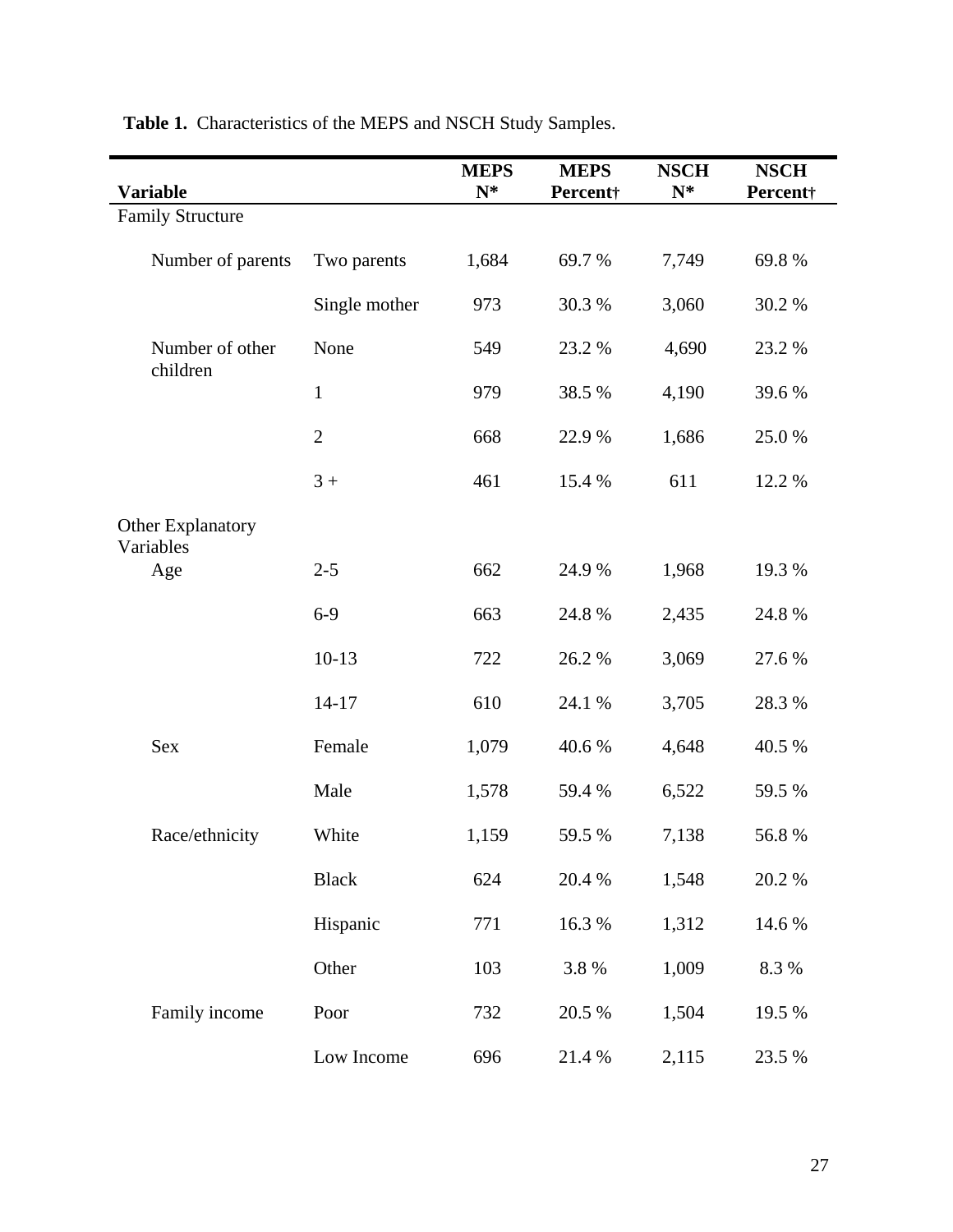|                                 | Middle Income       | 749   | 32.6 % | 3,574 | 32.4 %    |
|---------------------------------|---------------------|-------|--------|-------|-----------|
|                                 | <b>High Income</b>  | 480   | 25.5 % | 3,040 | 24.6 %    |
| Health insurance                | Uninsured           | 175   | 5.8 %  | 629   | $6.0\ \%$ |
|                                 | Public              | 1,009 | 27.9 % | 3,022 | 32.0%     |
|                                 | Private             | 1,473 | 66.3%  | 7,511 | 62.0%     |
| Metropolitan<br>residence       | Yes                 | 2,168 | 82.1 % | 5,682 | 72.9 %    |
|                                 | N <sub>o</sub>      | 489   | 17.9%  | 5,495 | 27.1 %    |
| Maternal<br>education§          | No high school      | 213   | 5.0%   | ---   |           |
|                                 | Some HS             | 481   | 14.6 % | 444   | 6.6%      |
|                                 | HS degree           | 914   | 35.0%  | 2,501 | 27.4 %    |
|                                 | $\geq$ Some college | 1,038 | 45.4 % | 8,199 | 66.0%     |
| Maternal age                    | 25 or younger       | 225   | 6.7%   |       |           |
|                                 | 26-35               | 991   | 36.4 % | ---   | -----     |
|                                 | 36 or older         | 1441  | 56.9%  | ---   |           |
| Birth order                     | First born          | 1,397 | 55.8%  | 7,723 | 56.0%     |
|                                 | Second born         | 837   | 30.2 % | 2,694 | 30.3 %    |
|                                 | $>$ Third born      | 423   | 14.0 % | 760   | 13.7 %    |
| An older sibling<br>with asthma | Yes                 | 343   | 11.7 % |       |           |
|                                 | No                  | 2,314 | 88.3%  |       |           |
| <b>Health Status</b>            | Excellent           | 675   | 26.7 % |       |           |
|                                 | Very good           | 806   | 31.3 % |       |           |
|                                 | Good                | 821   | 31.7 % | ---   |           |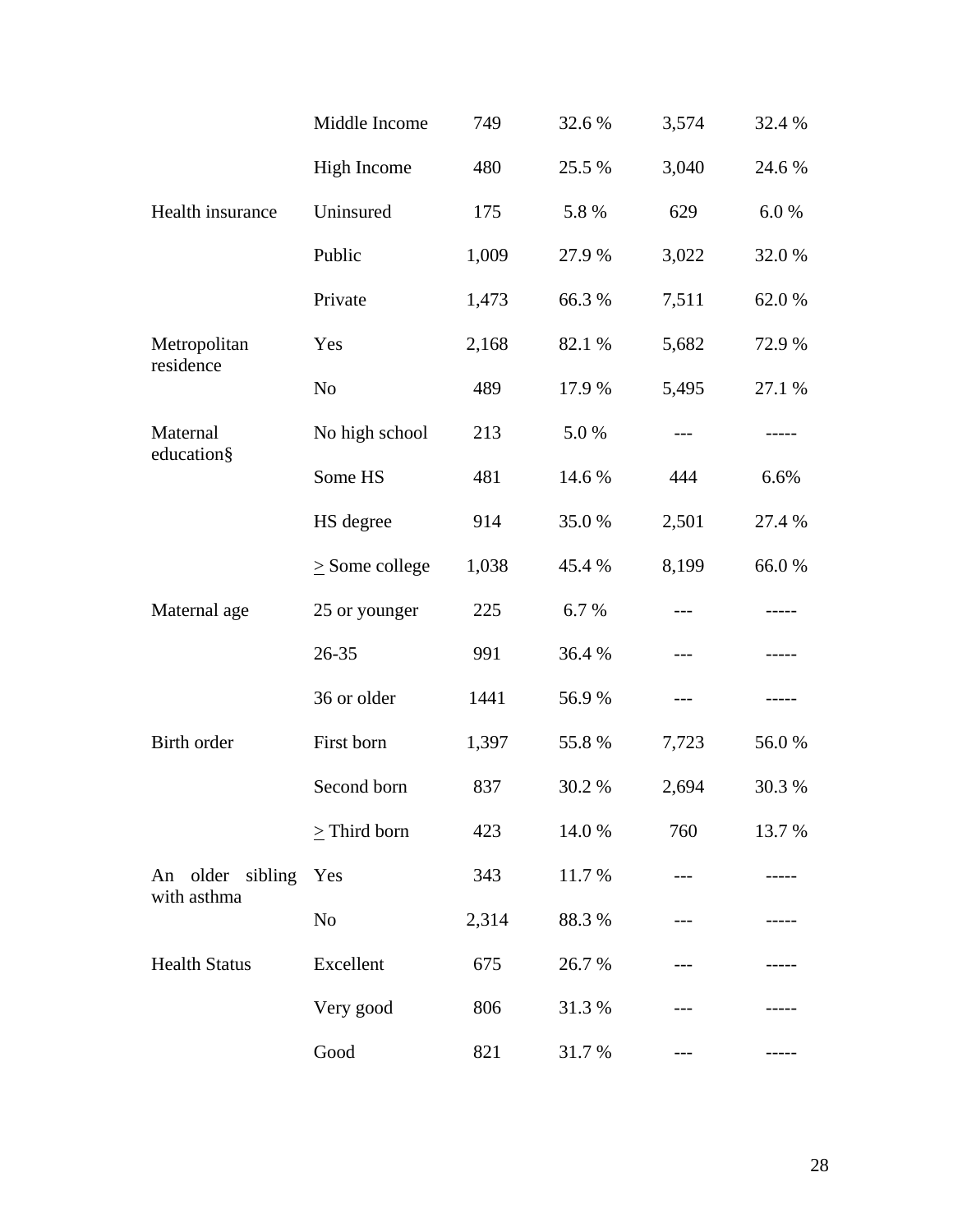|                                       | Fair           | 280   | 9.0%   |  |
|---------------------------------------|----------------|-------|--------|--|
|                                       | Poor           | 49    | 1.3 %  |  |
| "Not as healthy as<br>other children" | Yes            | 1,278 | 51.0%  |  |
|                                       | No             | 1,372 | 49.0%  |  |
| Any Limitation                        | Yes            | 262   | 10.4 % |  |
|                                       | N <sub>o</sub> | 2,364 | 89.6%  |  |
| Sinusitis                             | Yes            | 188   | 8.8%   |  |
|                                       | N <sub>o</sub> | 2,469 | 91.2%  |  |
| Otitis Media                          | Yes            | 498   | 20.4 % |  |
|                                       | No             | 2,159 | 79.6%  |  |
| <b>URI</b>                            | Yes            | 896   | 33.9%  |  |
|                                       | N <sub>o</sub> | 1,761 | 66.1 % |  |

\* Unweighted sample size.

† Weighted percentage.

§ The MEPS variable was based on the child's mother's education. The NSCH variable was based on the highest level of education obtained by anyone in the household.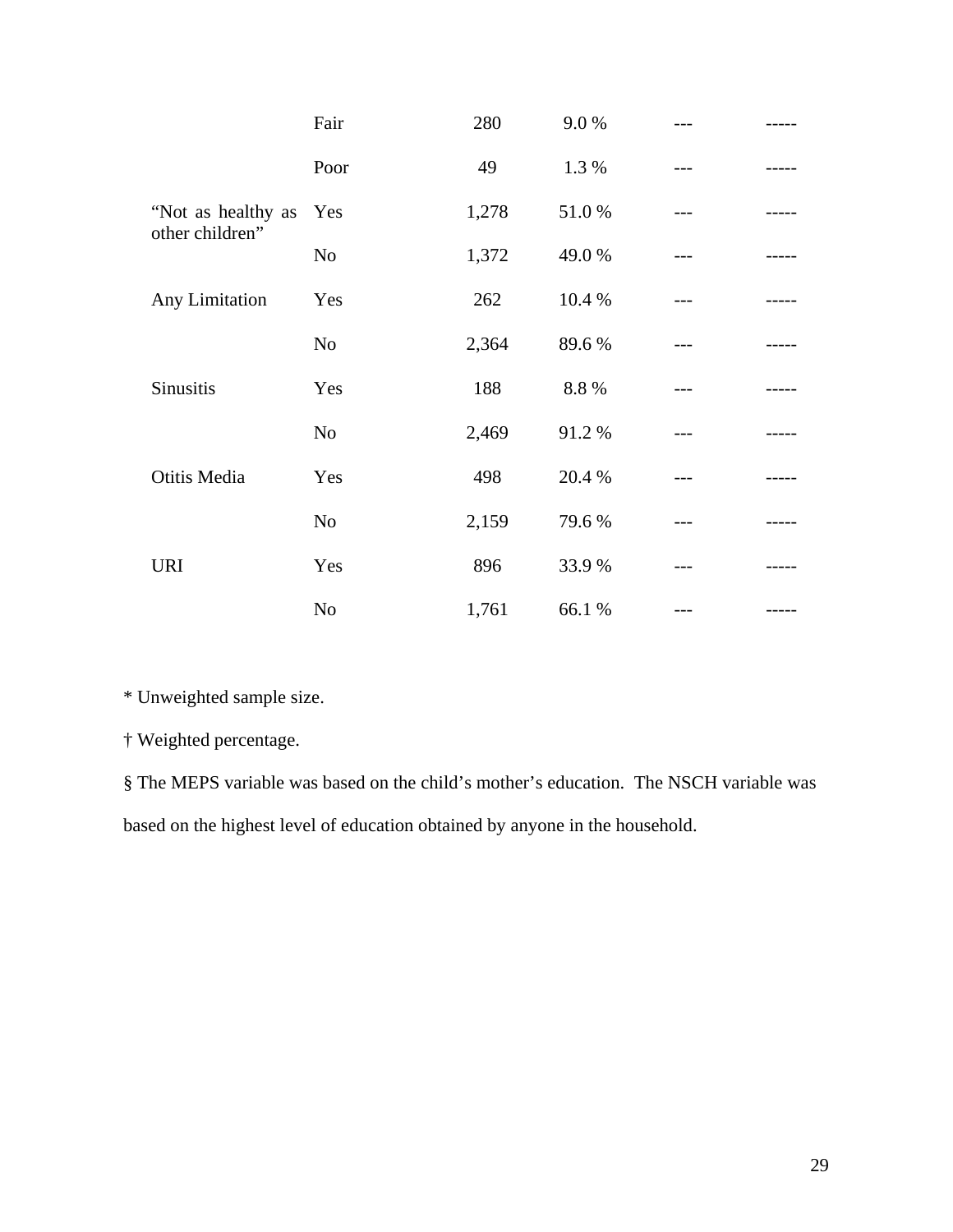| <b>Variables</b>                                  | Weighted<br>Value |
|---------------------------------------------------|-------------------|
| Office-based visits for asthma*                   |                   |
| Mean number of visits                             | 2.01              |
| Percent with any visit                            | 56.2%             |
| Mean number for those with $> 0$ visit            | 3.58              |
| Reliever medication prescriptions*                |                   |
| Mean number of prescriptions                      | 2.20              |
| Percent with any prescription                     | 60.8%             |
| Mean number for those with $> 0$ prescription     | 3.61              |
| Controller medication prescriptions*              |                   |
| Mean number of prescriptions                      | 1.61              |
| Percent with any prescription                     | 29.8%             |
| Mean number for those with $> 0$ prescription     | 5.41              |
| Oral steroid prescriptions*                       |                   |
| Mean number of prescriptions                      | 0.31              |
| Percent with any prescription                     | 14.1 %            |
| Mean number for those with $> 0$ prescription     | 2.18              |
| Health difficulties caused by asthma <sup>†</sup> |                   |
| Inactive                                          | 28.9 %            |
| Mild                                              | 46.1 %            |
| Moderate                                          | 21.2 %            |
| Severe                                            | 3.8%              |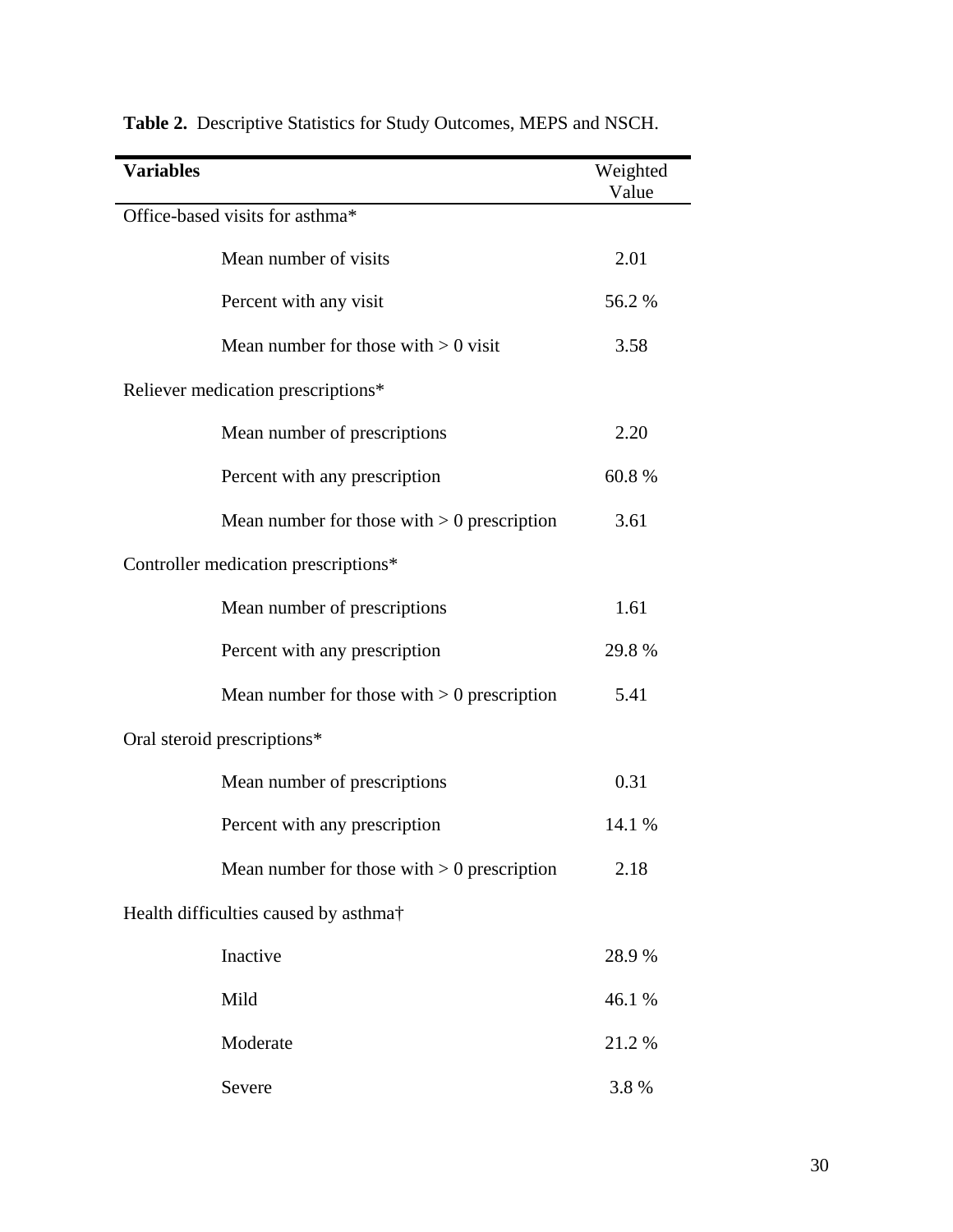Asthma episode or attack during past 12 month†

| Yes            | 46.4 % |
|----------------|--------|
| N <sub>0</sub> | 53.6 % |

\* From MEPS. The mean period of observation with asthma was 528 days.

† From NSCH.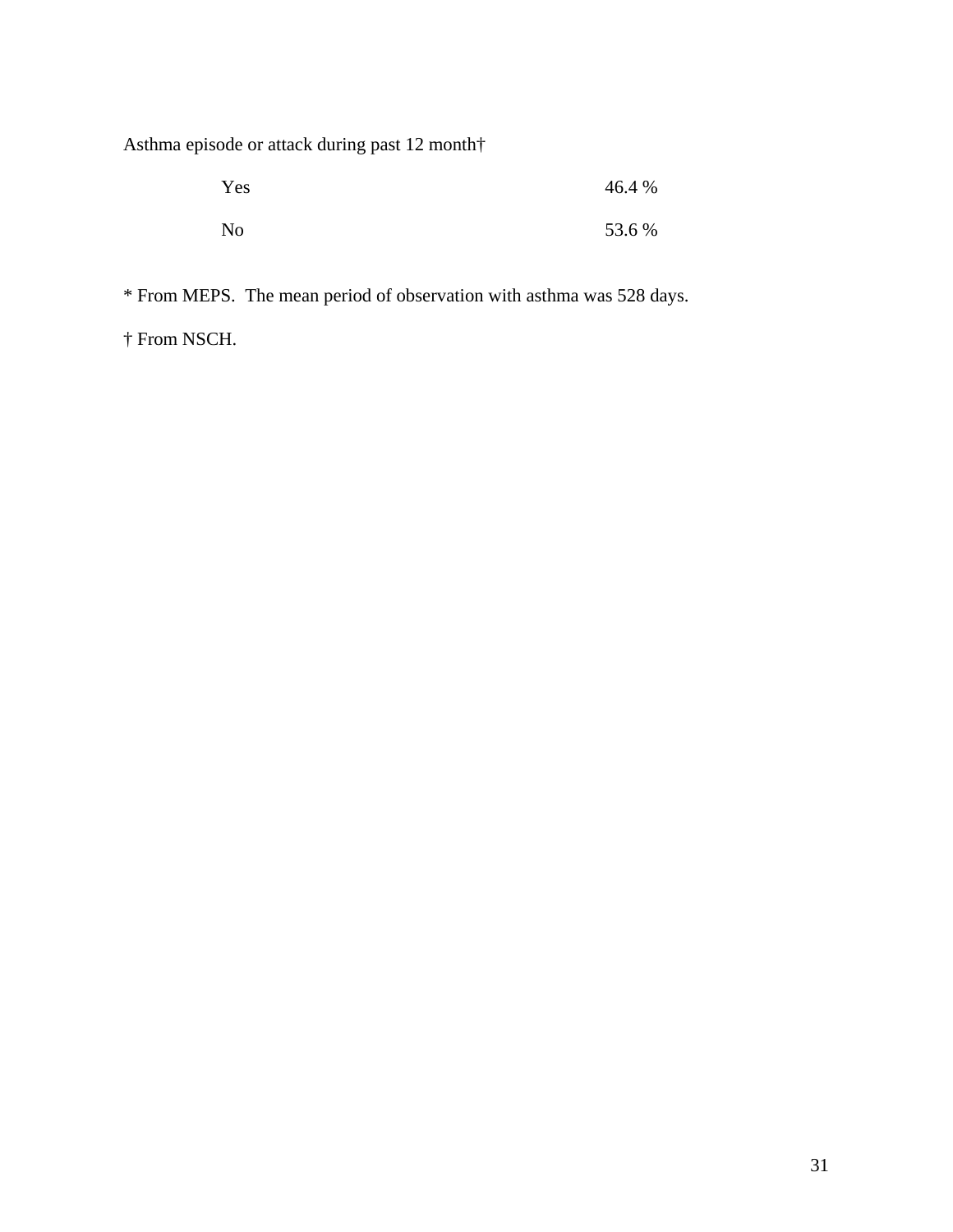**Table 3.** MEPS: Predicted Annual Number of Asthma Visits and Filled Prescriptions, by

| <b>Family Structure</b><br><b>Variables</b> | <b>Office</b><br><b>Visits for</b><br><b>Asthma</b> | <b>Prescriptions</b><br>for Reliever<br><b>Medications</b> | <b>Prescriptions</b><br>for<br><b>Controller</b><br><b>Medications</b> | <b>Prescriptions</b><br>for Oral<br><b>Steroids</b> |
|---------------------------------------------|-----------------------------------------------------|------------------------------------------------------------|------------------------------------------------------------------------|-----------------------------------------------------|
| Number of parents                           |                                                     |                                                            |                                                                        |                                                     |
| Two parents§                                | 1.74                                                | 1.71                                                       | 1.39                                                                   | 0.27                                                |
| Single mother                               | 1.38*                                               | $1.45*$                                                    | $0.86***$                                                              | 0.19                                                |
| Number of other children                    |                                                     |                                                            |                                                                        |                                                     |
| None§                                       | 1.91                                                | 1.90                                                       | 1.55                                                                   | 0.31                                                |
| 1 other                                     | 1.87                                                | 1.75                                                       | 1.21                                                                   | 0.24                                                |
| 2 other                                     | $1.32**$                                            | $1.45**$                                                   | 1.09                                                                   | 0.24                                                |
| 3 or more other                             | $1.06***$                                           | $1.20***$                                                  | $0.92**$                                                               | $0.16*$                                             |

Family Structure, Adjusted for Other Explanatory Variables.†

†Predicted values are adjusted for the child's age, sex, race or ethnicity, family income, health insurance, metropolitan residence, and birth order; having an older sibling with asthma; the mother's education and age; and measures of the child's health status. Predicted values for each family structure variable (e.g., number of parents) are also adjusted for the other family structure variable.

- § Comparison category for the variable.
- $* P < 0.10$  for test of difference with the comparison category.
- \*\*  $P < 0.05$  for test of difference with the comparison category.
- \*\*\*  $P < 0.01$  for test of difference with the comparison category.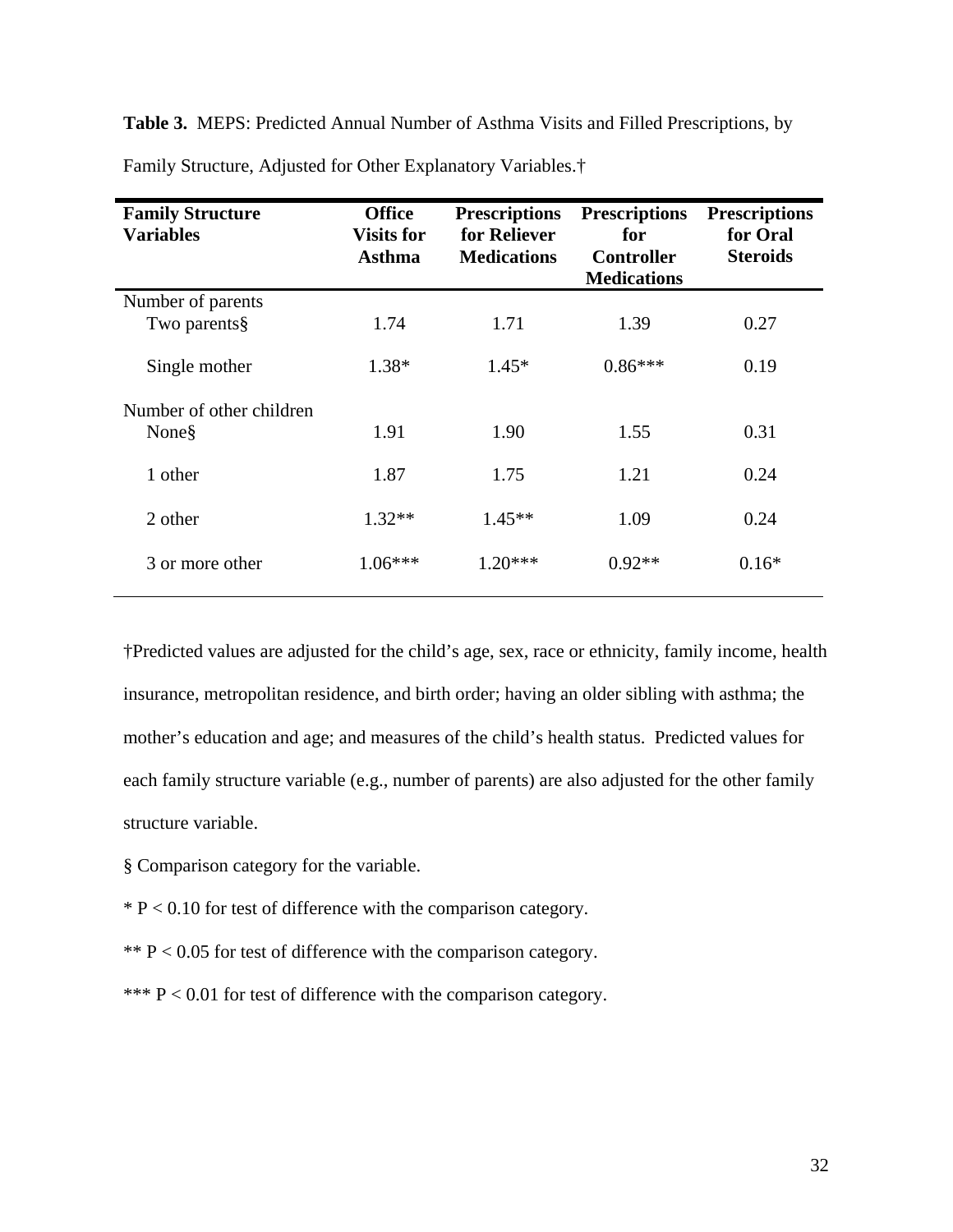**Figure 1. NSCH: Predicted Percent of Children With No, Mild, Moderate, and Severe Health Difficulties From Asthma, by Family Structure, Adjusted For Other Explanatory Variables**.†



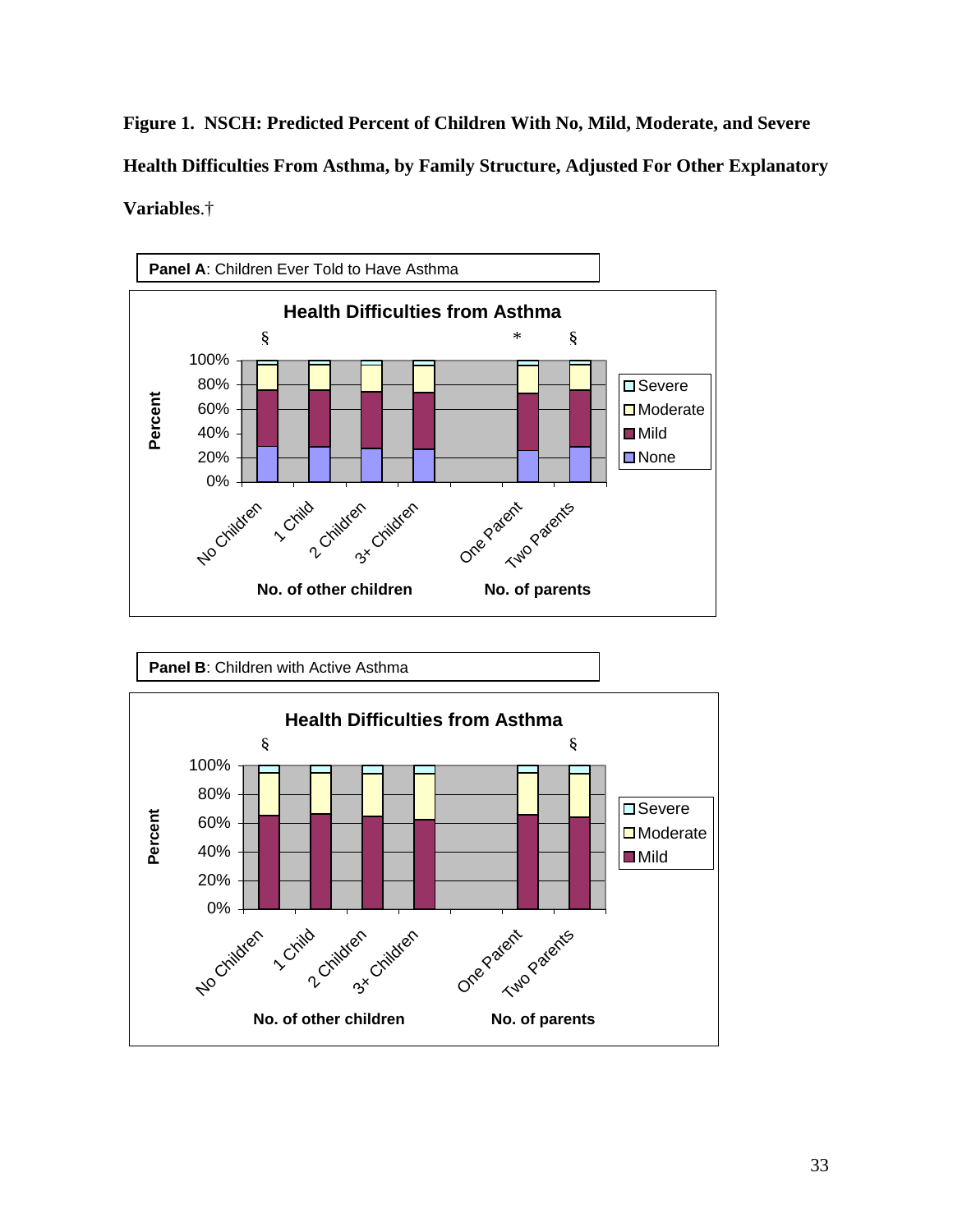† **Panel A is for the sample of children ever told to have asthma, and Panel B is for children who report active asthma during the survey year. Each stacked column displays the predicted distribution of severity of health difficulties from asthma for a particular value of the family structure variable of interest. For example, the column farthest to the left in Panel A shows that, if all children ever told to have asthma lived with no other children, 29 percent would have no health difficulties from asthma, 46 percent would have mild difficulties, 21 percent would have moderate difficulties, and 4 percent would have severe difficulties.** Predicted percents are adjusted for all the other explanatory variables in the model (see text). Predicted percents for each family structure variable (e.g., number of parents) are also adjusted for the other family structure variable. §Comparison category for the variable.

 $* P < 0.10$  for test of difference with the comparison category.

\*\*  $P < 0.05$  for test of difference with the comparison category.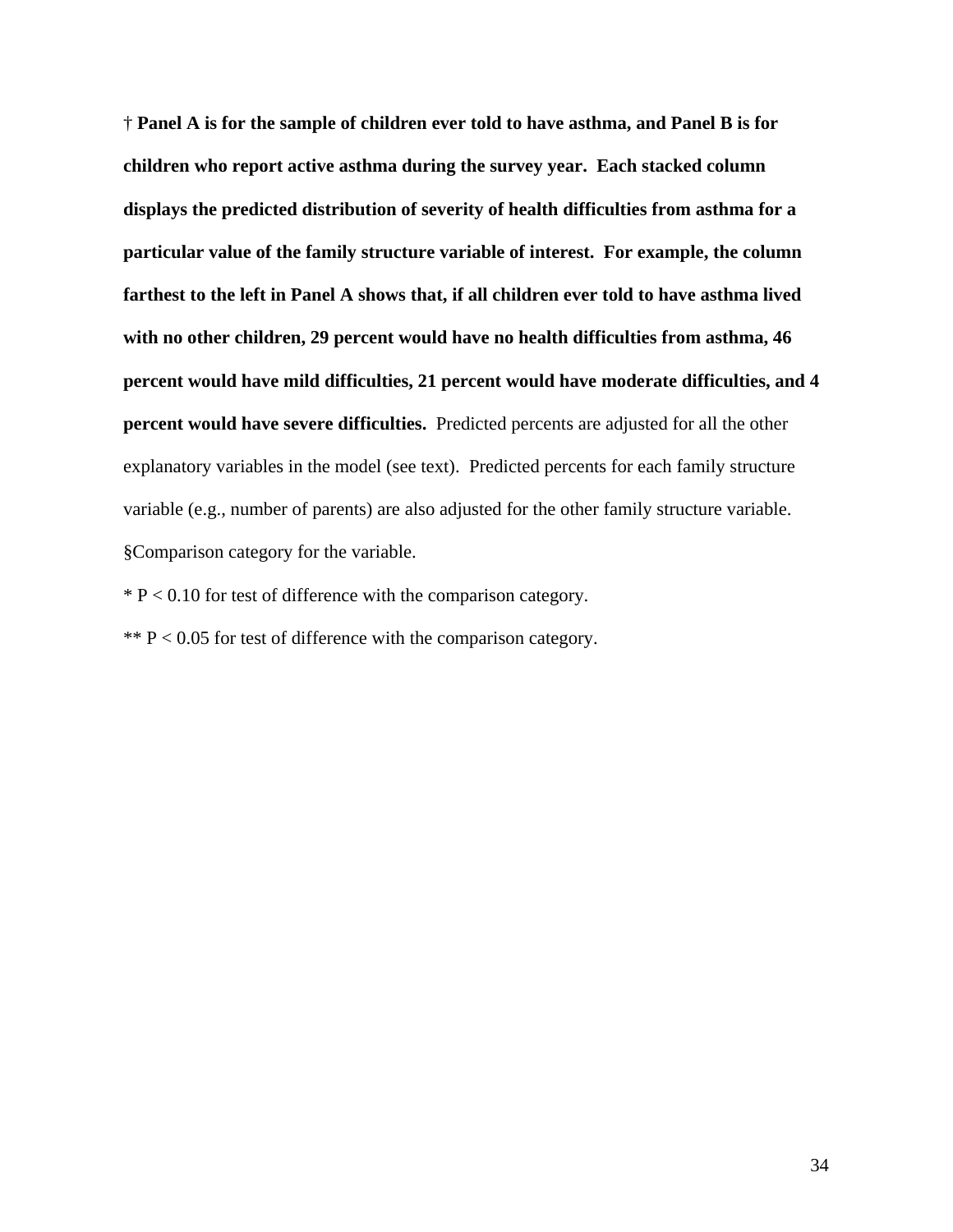**Figure 2. NSCH**: **Predicted Percent of Children Reporting An Asthma Attack In the Past 12 Months, by Family Structure, Adjusted For Other Explanatory Variables**.†





† **Panel A is for the sample of children ever told to have asthma, and Panel B is for children who report active asthma during the survey year. Each stacked column displays the predicted percent of children who report having an asthma attack in the**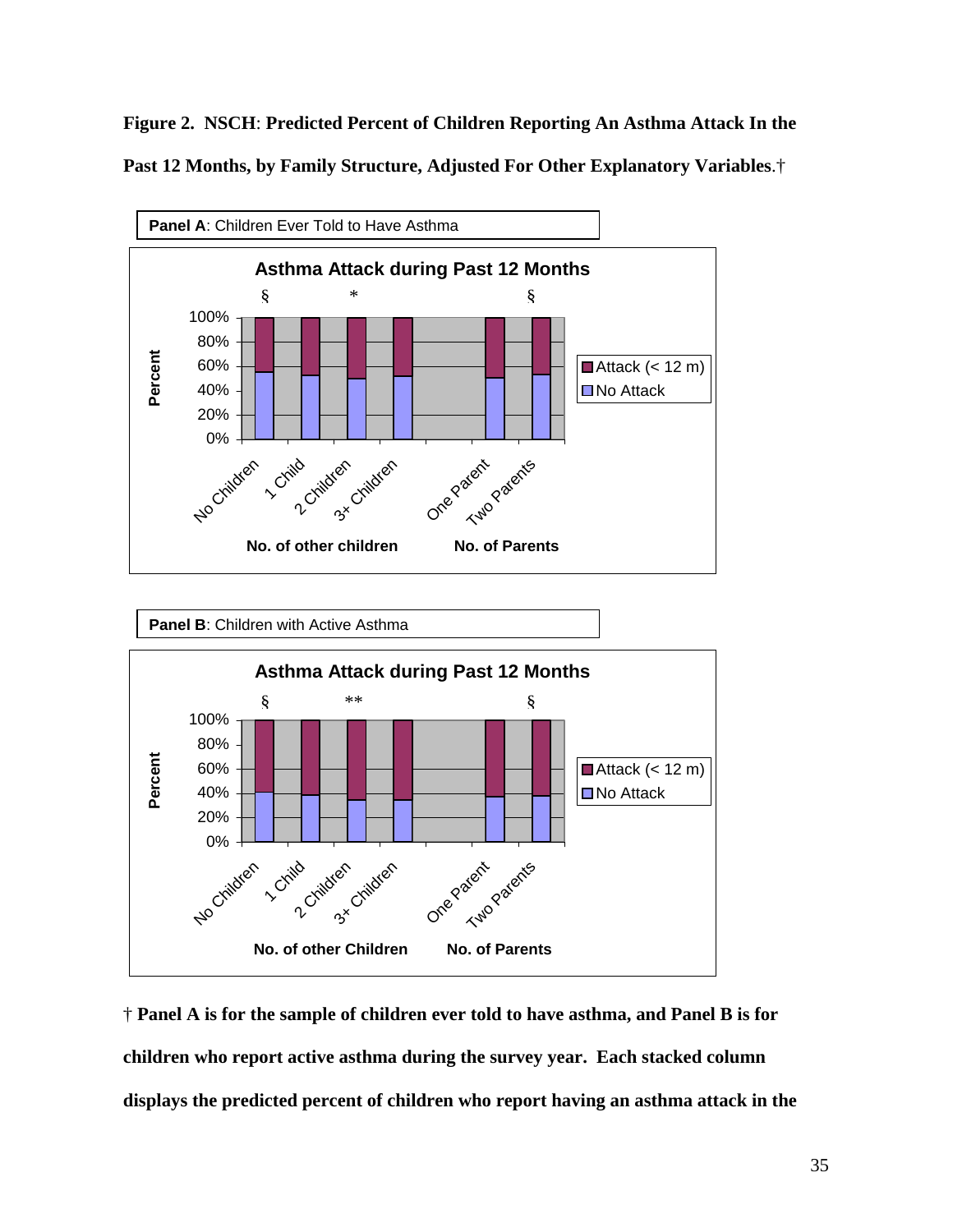**past year for a particular value of the family structure variable of interest. For example, the column farthest to the left in Panel A shows that, if all children ever told to have asthma lived with no other children, 55 percent would have an asthma attack during the past 12 months.** Predicted values are adjusted for all the other explanatory variables in the model (see text). Predicted values for each family structure variable (e.g., number of parents) are also adjusted for the other family structure variable.

§Comparison category for the variable.

 $* P < 0.10$  for test of difference with the comparison category.

\*\*  $P < 0.05$  for test of difference with the comparison category.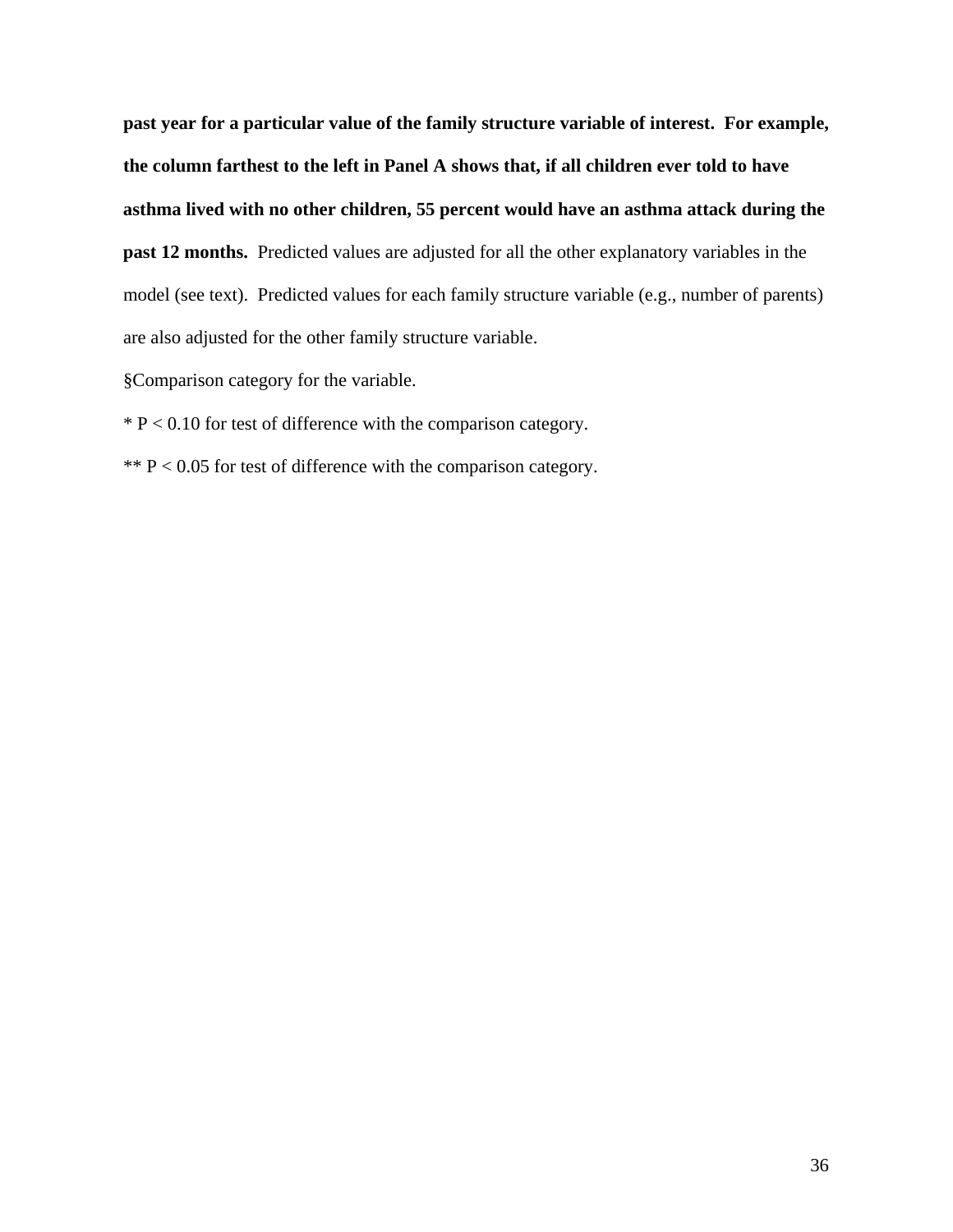| <b>Variable</b>          | <b>Office Visits</b><br>for Asthma | <b>Prescriptions</b><br>for Reliever<br><b>Medications</b> | <b>Prescriptions</b><br>for<br><b>Controller</b><br><b>Medications</b> | <b>Prescriptions</b><br>for Oral<br><b>Steroids</b> |
|--------------------------|------------------------------------|------------------------------------------------------------|------------------------------------------------------------------------|-----------------------------------------------------|
| Age                      |                                    |                                                            |                                                                        |                                                     |
| $2-5$ years §            |                                    |                                                            |                                                                        |                                                     |
| 6-9 years                | $-0.22$                            | $-0.03$                                                    | 0.20                                                                   | $-0.63**$                                           |
| $10-13$ years            | $0.40**$                           | 0.01                                                       | 0.25                                                                   | $-0.95***$                                          |
| 14-17 years              | $-1.08***$                         | $-0.12$                                                    | $-0.10$                                                                | $-1.36***$                                          |
| Gender<br>Male§          | -----                              |                                                            |                                                                        |                                                     |
| Female                   | 0.09                               | 0.11                                                       | 0.04                                                                   | $-0.21$                                             |
| Race/ethnicity<br>White§ | -----                              |                                                            | -----                                                                  | -----                                               |
| <b>Black</b>             | 0.14                               | $0.40***$                                                  | $-0.02$                                                                | 0.22                                                |
| Hispanic                 | $0.42***$                          | $0.31***$                                                  | 0.04                                                                   | 0.18                                                |
| Other                    | 0.37                               | $-0.08$                                                    | $-0.22$                                                                | $-0.14$                                             |
| Family income<br>Poor§   |                                    |                                                            |                                                                        |                                                     |
| Low income               | 0.09                               | $-0.09$                                                    | 0.21                                                                   | 0.31                                                |
| Middle income            | $-0.27*$                           | $-0.07$                                                    | $-0.03$                                                                | $-0.08$                                             |
| High income              | $-0.25$                            | $-0.20$                                                    | $-0.03$                                                                | $-0.10$                                             |
| Insurance<br>Uninsured§  |                                    |                                                            |                                                                        |                                                     |
| Public                   | $0.35*$                            | $0.53***$                                                  | $0.44*$                                                                | $1.05***$                                           |

**Appendix I.** MEPS: Regression Coefficients for All Covariates, From Negative Binomial Regression Models.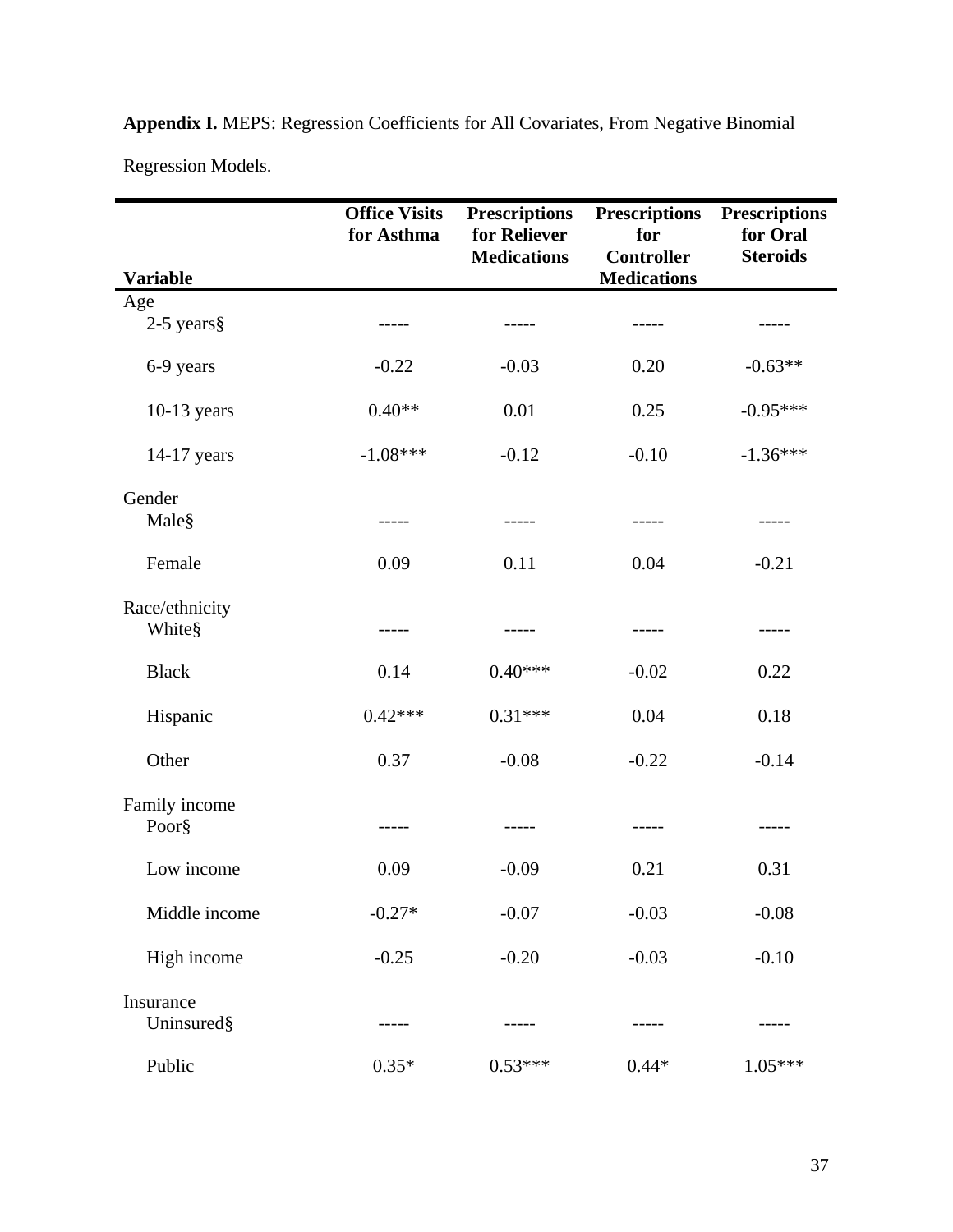| Private                                | $0.34*$    | 0.18       | 0.12      | $1.13***$   |
|----------------------------------------|------------|------------|-----------|-------------|
| <b>MSA</b><br>No <sub>8</sub>          | -----      | -----      | -----     | -----       |
| Yes                                    | $-0.17$    | 0.17       | $-0.24$   | $0.67***$   |
| Maternal education<br>< High school§   | -----      | -----      | -----     | $- - - - -$ |
| Some HS                                | 0.05       | 0.14       | $-0.61**$ | $-0.17$     |
| HS degree                              | 0.27       | $0.29*$    | 0.27      | $-0.07$     |
| $\geq$ College                         | $0.72***$  | $0.49***$  | $0.55**$  | $-0.07$     |
| Maternal age<br>$\leq$ 25 years §      |            |            |           |             |
| $26-35$ years                          | 0.28       | 0.21       | $-0.30$   | 0.07        |
| $\geq$ 36 years                        | $0.63**$   | 0.29       | $-0.26$   | 0.23        |
| Birth order<br>First born§             | -----      | -----      | -----     |             |
| Second born                            | $-0.24*$   | 0.11       | 0.17      | 0.08        |
| $\ge$ Third born                       | $-0.01$    | 0.22       | $-0.07$   | $-0.10$     |
| An older sibling with<br>asthma<br>No§ | -----      | -----      | -----     | -----       |
| Yes                                    | $-0.16$    | $-0.33***$ | $-0.21$   | $-0.31$     |
| <b>Health Status</b><br>Poor§          |            |            |           |             |
| Fair                                   | $-0.47*$   | $-0.12$    | $-0.18$   | $-1.66***$  |
| Good                                   | $-0.97***$ | $-0.52$    | $-0.69$   | $-1.92***$  |
| Very good                              | $-1.20***$ | $-0.73*$   | $-1.01**$ | $-2.16***$  |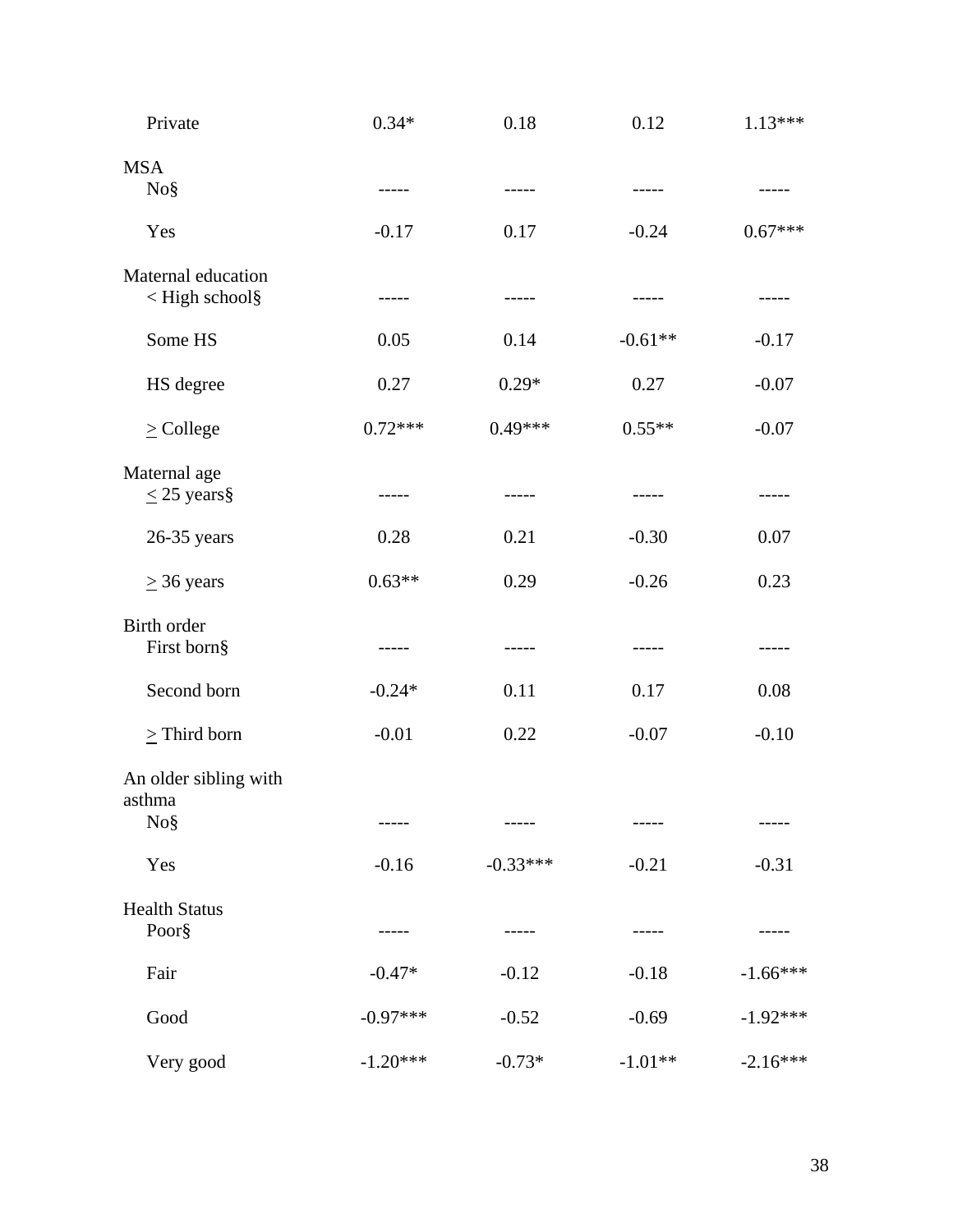| Excellent                                                | $-1.30***$  | $-0.78*$    | $-1.30***$  | $-2.58***$  |
|----------------------------------------------------------|-------------|-------------|-------------|-------------|
| "Not as healthy as other<br>children"                    |             |             |             |             |
| No <sub>8</sub>                                          | -----       | -----       |             |             |
| Yes                                                      | 0.18        | 0.06        | 0.11        | $0.40**$    |
| Any limitation<br>No <sub>8</sub>                        | $- - - - -$ | $- - - - -$ | $- - - - -$ | -----       |
| Yes                                                      | $-0.22$     | $0.29*$     | 0.15        | 0.06        |
| <b>Reported Conditions</b><br>Sinusitis                  |             |             |             |             |
| No <sub>8</sub>                                          | $- - - - -$ | $- - - - -$ | $- - - - -$ |             |
| Yes                                                      | 0.14        | $0.23*$     | $0.44**$    | $-0.19$     |
| Otis Media<br>No§                                        | -----       | -----       | -----       | -----       |
| Yes                                                      | 0.01        | 0.04        | 0.05        | $-0.16*$    |
| <b>Upper Respiratory</b><br>Infection<br>No <sub>8</sub> | $- - - - -$ |             | -----       | -----       |
| Yes                                                      | $-0.07**$   | $-0.03$     | $-0.03$     | $-0.03$     |
| <b>Number of parents</b><br>Two parents§                 | $- - - - -$ |             | $- - - - -$ | $- - - - -$ |
| <b>Single mother</b>                                     | $-0.23*$    | $-0.17*$    | $-0.48***$  | $-0.34$     |
| Number of other<br>children                              |             |             |             |             |
| <b>None</b> §                                            | -----       | -----       | -----       | -----       |
| 1 other                                                  | $-0.02$     | $-0.09$     | $-0.25$     | $-0.27$     |
| 2 other                                                  | $-0.37**$   | $-0.27**$   | $-0.35$     | $-0.26$     |
| 3 or more other                                          | $-0.59***$  | $-0.46***$  | $-0.53**$   | $-0.69*$    |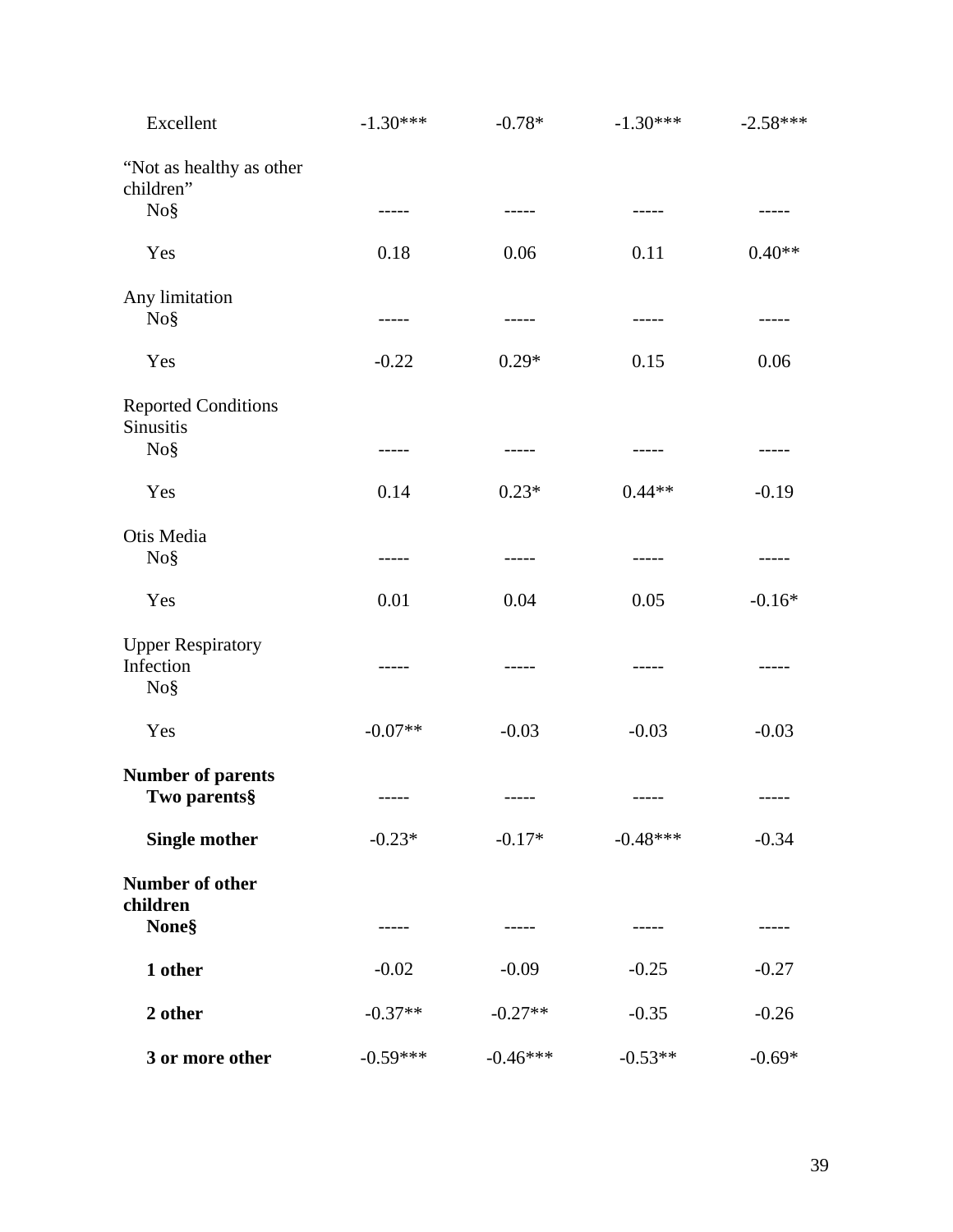§Comparison category for the variable.

- $*$  P  $\leq$  0.10 for test of difference with the comparison category.
- \*\*  $P \le 0.05$  for test of difference with the comparison category.
- \*\*\*  $P \le 0.01$  for test of difference with the comparison category.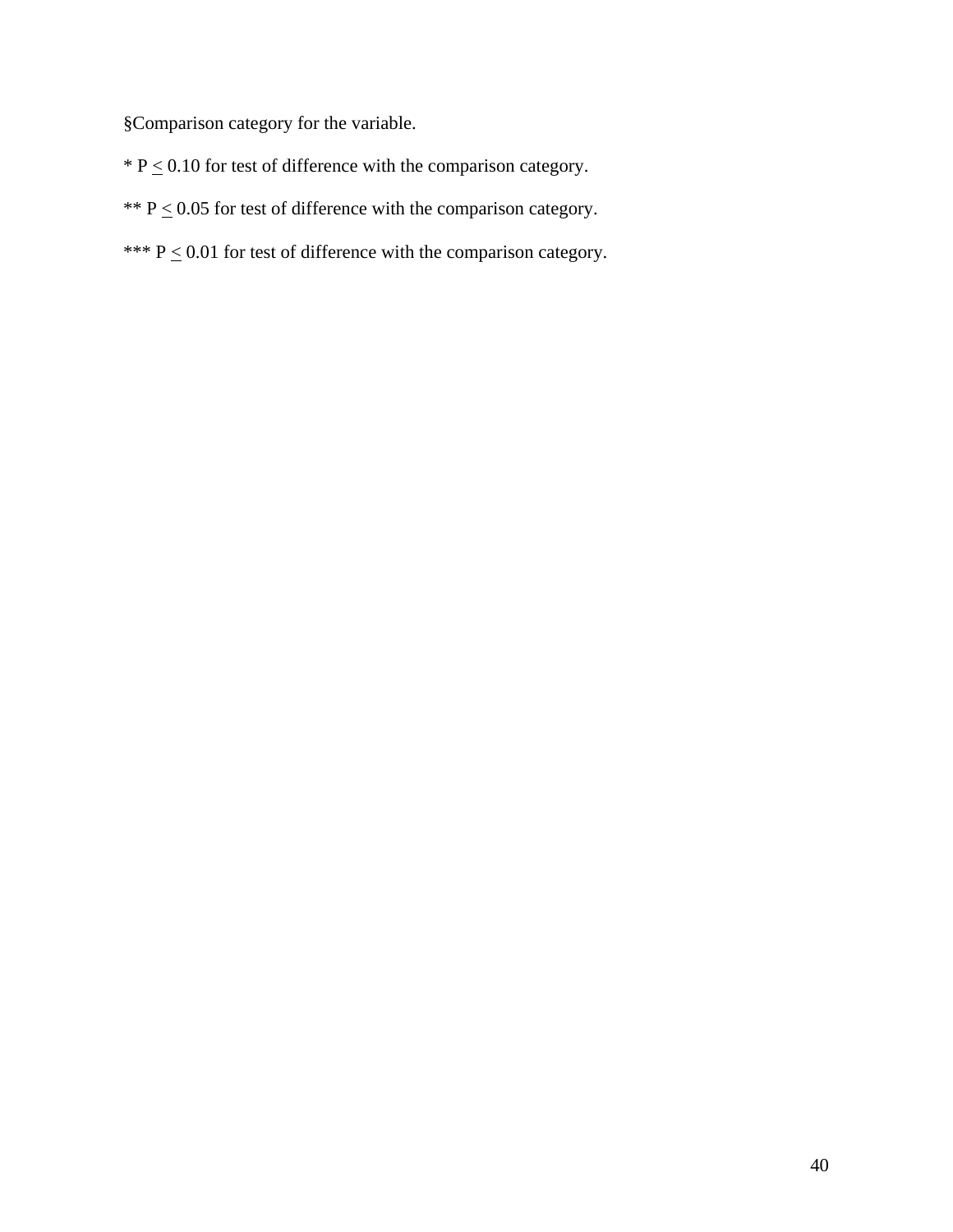**Appendix II.** NSCH: Odds Ratios for All Covariates, From Ordinal Logistic and Binary

Logistic Regression Models.

|                          |                                                               | <b>All Children with Asthma</b>                |                                                               | <b>Children with Active Asthma</b>             |
|--------------------------|---------------------------------------------------------------|------------------------------------------------|---------------------------------------------------------------|------------------------------------------------|
| <b>Variables</b>         | <b>Health</b><br><b>Difficulties</b><br>from<br><b>Asthma</b> | <b>Asthma</b><br><b>Attack</b><br>$< 12$ month | <b>Health</b><br><b>Difficulties</b><br>from<br><b>Asthma</b> | <b>Asthma</b><br><b>Attack</b><br>$< 12$ month |
| Age                      |                                                               |                                                |                                                               |                                                |
| $2-5$ years §            |                                                               |                                                |                                                               |                                                |
| 6-9 years                | $0.83*$                                                       | $0.73***$                                      | 0.98                                                          | 0.85                                           |
| $10-13$ years            | $0.81**$                                                      | $0.79**$                                       | $0.79*$                                                       | 0.87                                           |
| 14-17 years              | $0.66***$                                                     | $0.56***$                                      | $0.73**$                                                      | $0.68***$                                      |
| Gender                   |                                                               |                                                |                                                               |                                                |
| Male§                    | -----                                                         | -----                                          | -----                                                         | -----                                          |
| Female                   | $1.13*$                                                       | 1.11                                           | 0.90                                                          | 0.98                                           |
|                          |                                                               |                                                |                                                               |                                                |
| Race/ethnicity<br>White§ | -----                                                         | -----                                          | -----                                                         |                                                |
| <b>Black</b>             | $1.24**$                                                      | 0.93                                           | $1.27*$                                                       | 0.82                                           |
| Hispanic                 | 1.05                                                          | $0.69***$                                      | 1.91***                                                       | $0.74**$                                       |
| Other                    | 1.01                                                          | 0.89                                           | 0.98                                                          | 0.84                                           |
| Family income            |                                                               |                                                |                                                               |                                                |
| Poor§                    |                                                               |                                                |                                                               |                                                |
| Low income               | $0.55***$                                                     | 0.91                                           | $0.55***$                                                     | 1.09                                           |
| Middle income            | $0.52***$                                                     | 0.88                                           | $0.43***$                                                     | 1.05                                           |
| High income              | $0.45***$                                                     | 0.92                                           | $0.35***$                                                     | 1.22                                           |
| Insurance<br>Uninsured§  |                                                               |                                                |                                                               |                                                |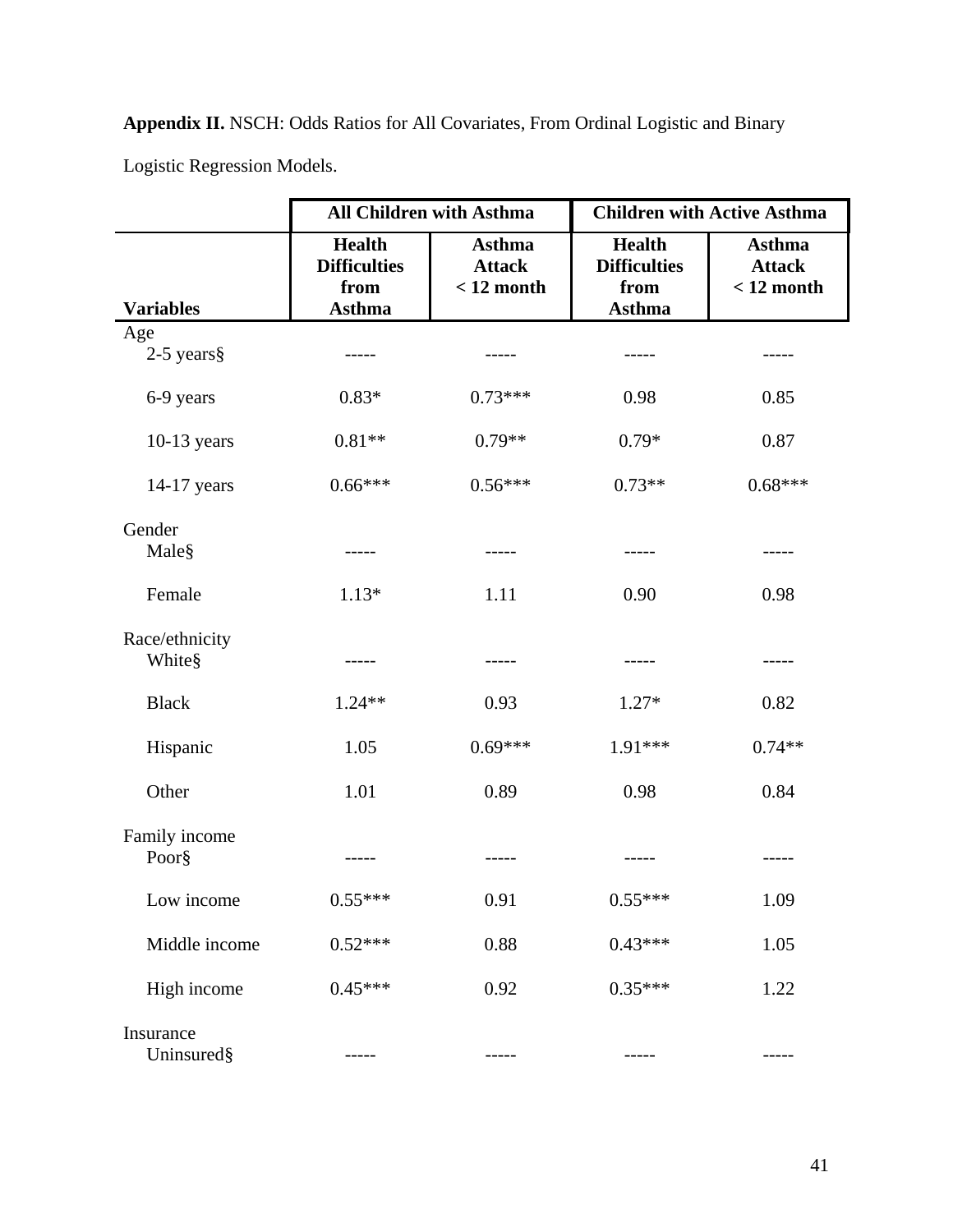| Public                                                                                                                         | 1.03    | 1.09        | 0.73      | 0.97      |
|--------------------------------------------------------------------------------------------------------------------------------|---------|-------------|-----------|-----------|
| Private                                                                                                                        | 0.82    | 0.93        | $0.55***$ | 0.81      |
| <b>MSA</b><br>No§                                                                                                              | -----   | $- - - - -$ | -----     | -----     |
| Yes                                                                                                                            | 1.00    | 1.06        | 1.10      | 1.09      |
| Maternal education<br><high school§<="" td=""><td>-----</td><td><math>- - - - -</math></td><td>-----</td><td>-----</td></high> | -----   | $- - - - -$ | -----     | -----     |
| HS degree                                                                                                                      | 0.80    | 1.27        | 0.93      | $1.53*$   |
| Post High School                                                                                                               | 0.82    | $1.74**$    | 0.76      | $2.25***$ |
| Birth order<br>First born§                                                                                                     | -----   | -----       | -----     | -----     |
| Second born                                                                                                                    | 1.03    | 1.07        | 1.00      | 1.09      |
| $\geq$ Third born                                                                                                              | 1.03    | $1.47**$    | 0.98      | 1.58**    |
| <b>Number of parents</b><br>Two parents§                                                                                       | -----   | $- - - - -$ | -----     | -----     |
| <b>Single mother</b>                                                                                                           | $1.15*$ | 1.11        | 0.92      | 1.05      |
| Number of other<br>children                                                                                                    |         |             |           |           |
| <b>None</b> §                                                                                                                  | -----   | $- - - - -$ | -----     | -----     |
| 1 other                                                                                                                        | 1.03    | 1.11        | 0.93      | 1.11      |
| 2 other                                                                                                                        | 1.10    | $1.24*$     | 1.02      | $1.33**$  |
| 3 or more other                                                                                                                | 1.15    | 1.13        | 1.12      | 1.30      |

§Comparison category for the variable.

 $*$  P  $\leq$  0.10 for test of difference with the comparison category.

\*\*  $P \le 0.05$  for test of difference with the comparison category.